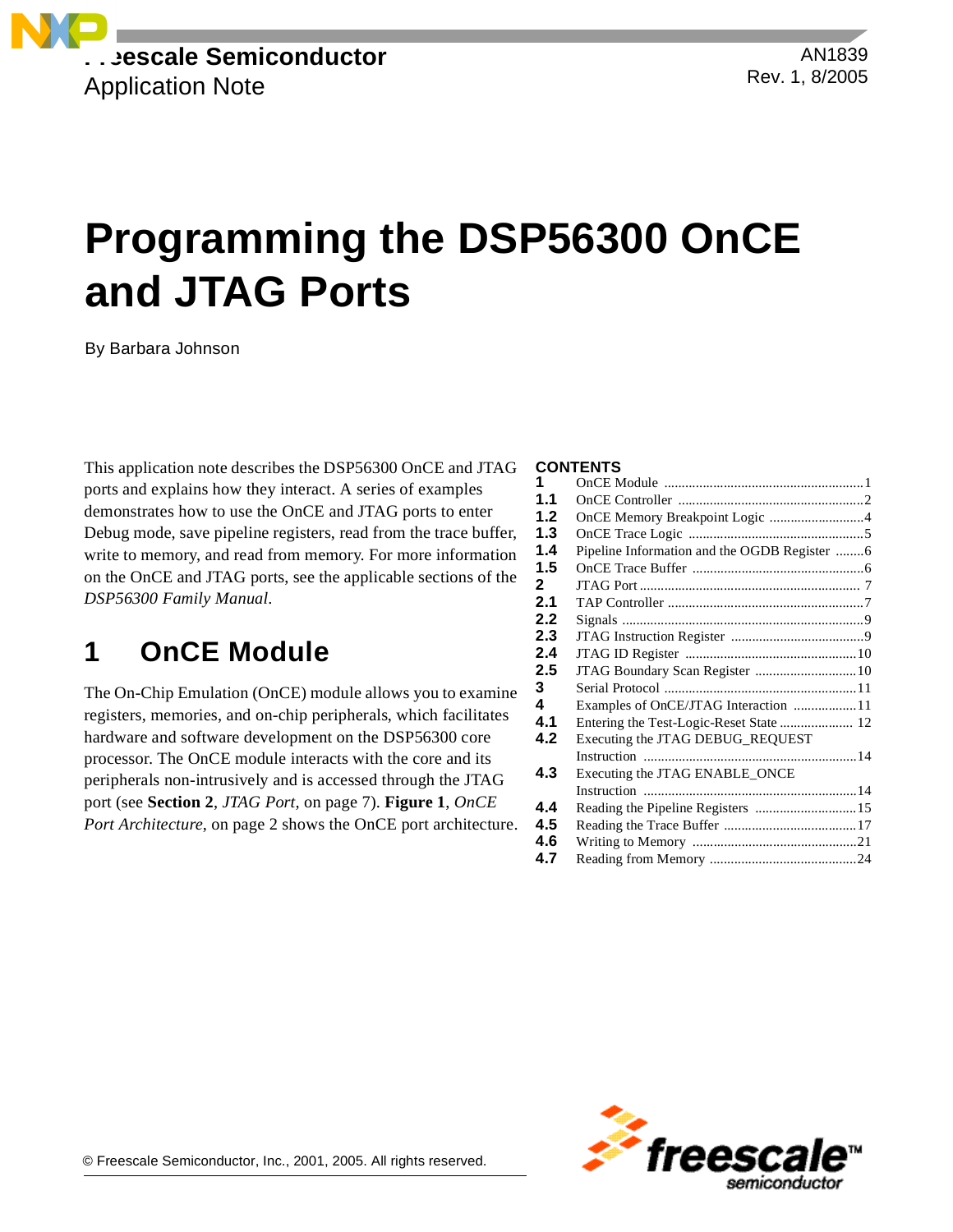





**Figure 1.** OnCE Port Architecture

### <span id="page-1-0"></span>**1.1 OnCE Controller**

To communicate with the OnCE controller, the DSP must be in Debug mode. To enter Debug mode from a hardware or software breakpoint, either single step through opcodes or assert the  $\overline{DE}$  pin. A state machine decodes 8-bit commands specified in the OnCE Command Register (OCR) and controls the interaction with the OnCE registers. The OCR receives serial data from the TDI signal.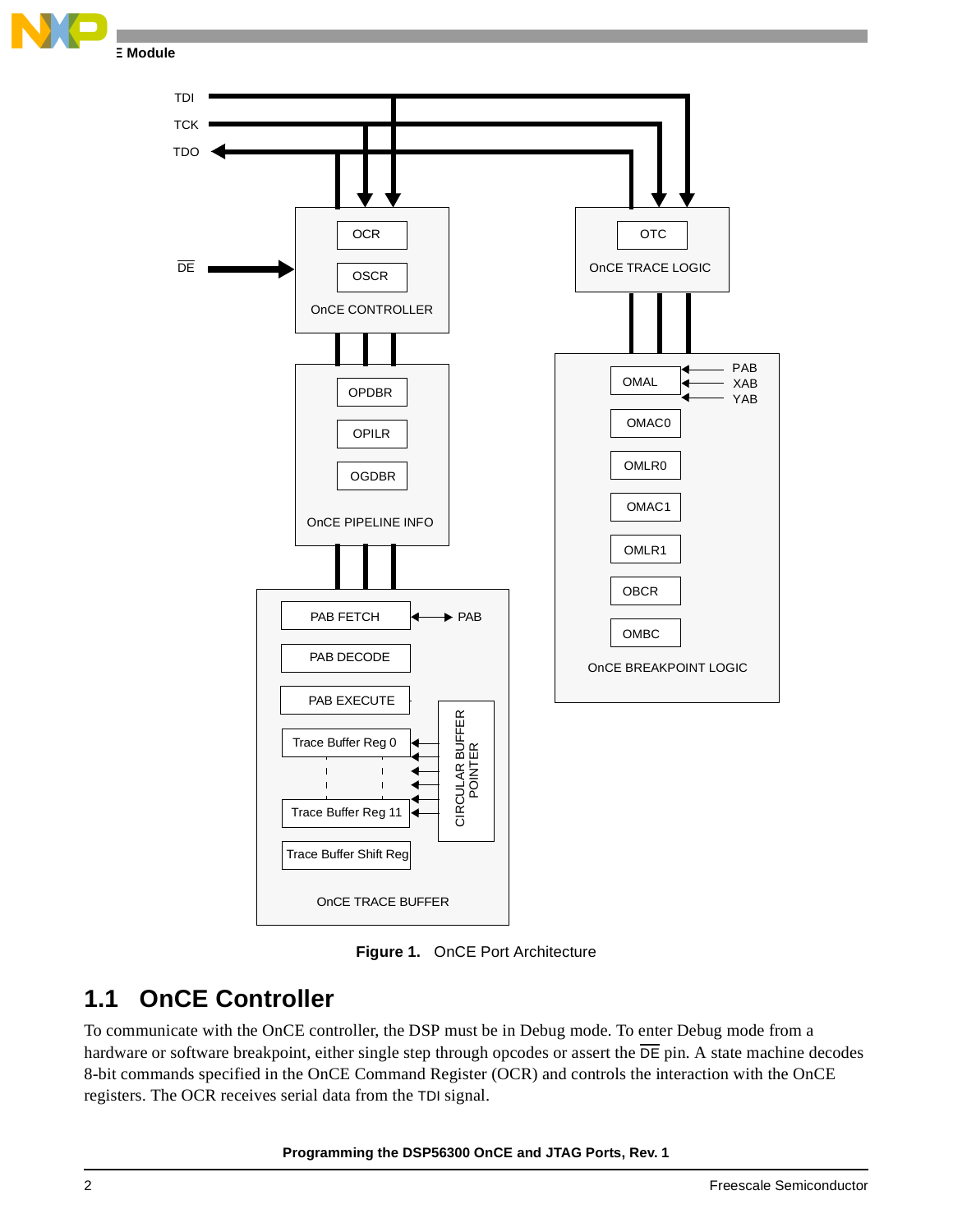**OnCE Module**

The OnCE decoder (ODEC) receives the 8-bit command from the OCR, a signal from the JTAG controller to indicate that it has received 8 or 24 bits and that an update of the selected data register must be performed, and a signal indicating that the core has halted. The 24-bit OnCE Status and Control Register (OSC) enables trace mode and indicates the reason for entering Debug mode.

### **1.1.1 OnCE Command Register (OCR)**

**[Table 1](#page-2-0)** shows the OCR and **[Table 2](#page-2-1)** shows the selected OCR registers.

<span id="page-2-0"></span>

| <b>Bit Name</b>                   | <b>Description</b> |                                                                                                                                 |  |  |  |
|-----------------------------------|--------------------|---------------------------------------------------------------------------------------------------------------------------------|--|--|--|
|                                   | $R/W = 0$          | Writes the data associated with the command into the register specified by RS[4-0].                                             |  |  |  |
| Read/Write Command                | $R/W = 1$          | Reads the data in the register specified by RS[4–0].                                                                            |  |  |  |
| 6                                 | $GO = 0$           | Inactive. No action taken.                                                                                                      |  |  |  |
| Go Command                        | $GO = 1$           | Executes the instruction in the OPILR register. See "Pipeline Information and the OGDB<br>Register" on page 6.                  |  |  |  |
| 5                                 | $EX = 0$           | Remains in Debug mode.                                                                                                          |  |  |  |
| <b>Exit Command</b>               | $EX = 1$           | Leaves Debug mode and resumes normal operation.                                                                                 |  |  |  |
| $4 - 0$<br><b>Register Select</b> | RS[4-0]            | Register select bits that define which register is the source or destination for read or write<br>operations. Refer to Table 2. |  |  |  |

|  |  | Table 1. OnCE Command Register (OCR) Bits |  |  |  |
|--|--|-------------------------------------------|--|--|--|
|--|--|-------------------------------------------|--|--|--|

### **Table 2.** OCR Register Select Bits

<span id="page-2-1"></span>

| $RS[4-0]$ | <b>Register Selected</b>                 | See Also                                                                      |
|-----------|------------------------------------------|-------------------------------------------------------------------------------|
| 00000     | OnCE Status and Control Register (OSCR). | Section 1.1.2, OnCE Status and Control Register (OSCR),<br>on page 4.         |
| 00001     | Memory Breakpoint Counter (OMBC).        | Section 1.2, OnCE Memory Breakpoint Logic, on page 4.                         |
| 00010     | Breakpoint Control Register (OBCR).      | Section 1.2, OnCE Memory Breakpoint Logic, on page 4                          |
| 00101     | Memory Limit Register 0 (OMLR0).         | Section 1.2, OnCE Memory Breakpoint Logic, on page 4                          |
| 00110     | Memory Limit Register 1 (OMLR1).         | Section 1.2, OnCE Memory Breakpoint Logic, on page 4                          |
| 01001     | GDB Register (OGDBR).                    | <b>Section 1.4, Pipeline Information and the OGDB Register,</b><br>on page 6. |
| 01010     | PDB Register (OPDBR).                    | Section 1.4, Pipeline Information and the OGDB Register,<br>on page 6.        |
| 01011     | PIL Register (OPILR).                    | Section 1.4, Pipeline Information and the OGDB Register,<br>on page 6.        |
| 01100     | PDB GO-TO Register (for GO TO command)   | N/A                                                                           |
| 01101     | Trace Counter (OTC).                     | See Section 1.3, OnCE Trace Logic, on page 5.                                 |
| 01110     | Tags Buffer (TAGB).                      | N/A                                                                           |
| 01111     | PAB Register for Fetch (OPABFR).         | <b>Section 1.5, OnCE Trace Buffer, on page 6.</b>                             |
| 10000     | PAB Register for Decode (OPABDR).        | <b>Section 1.5, OnCE Trace Buffer, on page 6.</b>                             |
| 10001     | PAB Register for Execute (OPABEX).       | Section 1.5, OnCE Trace Buffer, on page 6.                                    |
| 10010     | Trace Buffer and Increment Pointer.      | Section 1.5, OnCE Trace Buffer, on page 6.                                    |
| 11111     | No Register Selected                     | N/A                                                                           |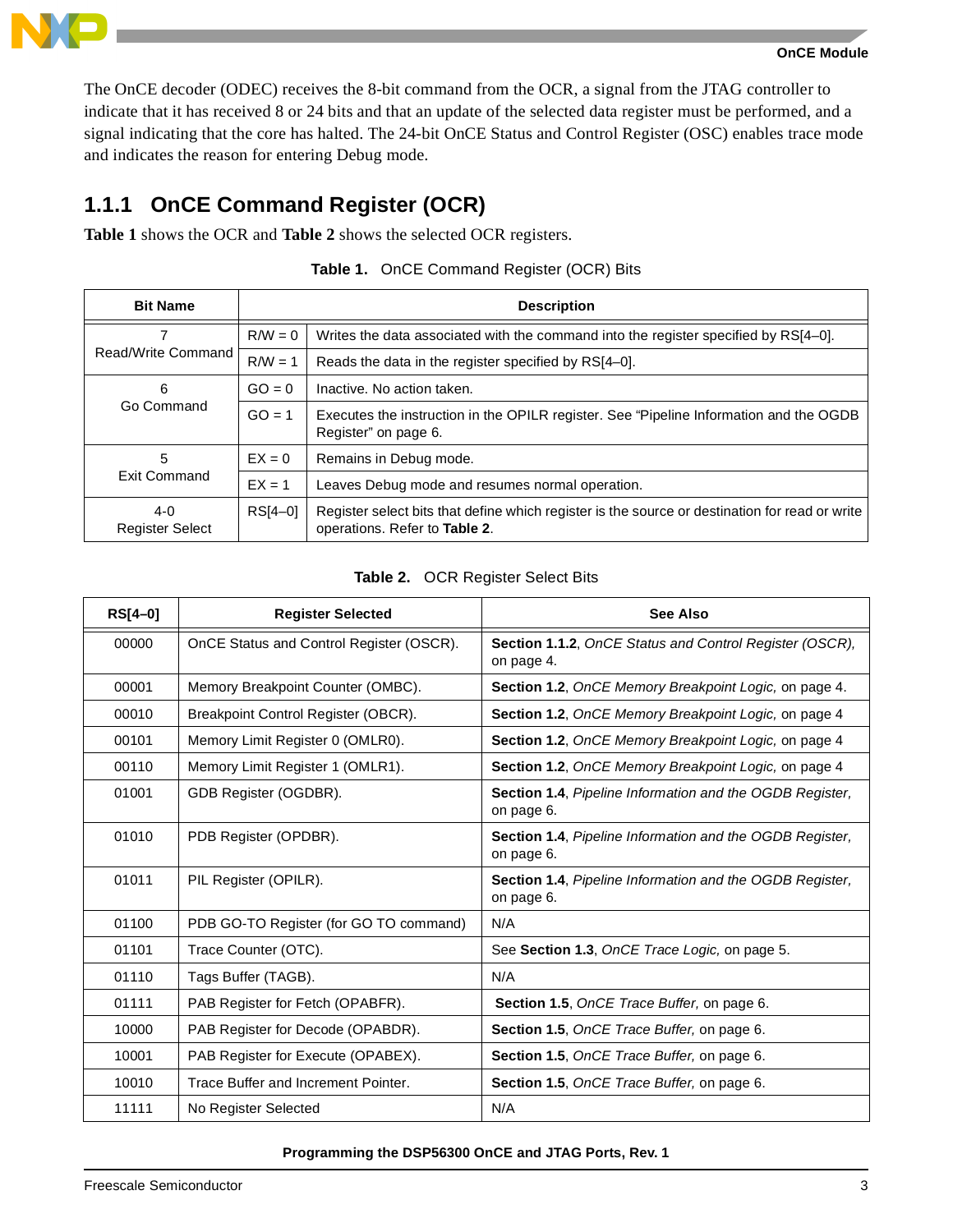

### <span id="page-3-0"></span>**1.1.2 OnCE Status and Control Register (OSCR)**

<span id="page-3-2"></span>**[Table 3](#page-3-2)** shows the OSCR.

|                 |                  | <b>Table 3.</b> Once Status and Control Register (OSCR) Bits |  |
|-----------------|------------------|--------------------------------------------------------------|--|
| <b>Bit Name</b> |                  | <b>Description</b>                                           |  |
| ററ o            | <b>Dononical</b> |                                                              |  |

|  | Table 3. OnCE Status and Control Register (OSCR) Bits |  |  |
|--|-------------------------------------------------------|--|--|

| $23 - 8$                        | Reserved  |           |                                                                                                            |  |
|---------------------------------|-----------|-----------|------------------------------------------------------------------------------------------------------------|--|
| $7 - 6$                         | $OS1 = 0$ | $OS0 = 0$ | DSP56300 core is executing instructions                                                                    |  |
| Core Status                     | $OS1 = 0$ | $OS0 = 1$ | DSP56300 core is in wait or stop                                                                           |  |
|                                 | $OS1 = 1$ | $OS0 = 0$ | DSP56300 core is waiting for the bus                                                                       |  |
|                                 | $OS1 = 1$ | $OS0 = 1$ | DSP56300 core is in Debug mode                                                                             |  |
| 5                               | $HIT = 0$ |           | No cache hit.                                                                                              |  |
| Cache Hit                       | $HIT = 1$ |           | Cache hit in Cache mode and in Debug mode.                                                                 |  |
| 4                               | $TO = 0$  |           | DSP56300 core leaves Debug mode.                                                                           |  |
| <b>Trace Occurrence</b>         | $TO = 1$  |           | Debug mode is entered because trace counter is 0 while trace mode<br>is enabled.                           |  |
| 3                               | $MBO = 0$ |           | DSP56300 core leaves Debug mode.                                                                           |  |
| Memory Breakpoint<br>Occurrence | $MBO = 1$ |           | Debug mode is entered because a memory breakpoint has been<br>encountered.                                 |  |
| $\overline{2}$                  | $SWO = 0$ |           | DSP56300 core leaves Debug mode.                                                                           |  |
| Software Debug Occurrence       | $SWO = 1$ |           | Debug mode is entered because the execution of the DEBUG or<br>DEBUGcc instruction with condition is true. |  |
| 1                               | $IME = 0$ |           | Interrupt mode is disabled.                                                                                |  |
| Interrupt Mode Enable           | $IME = 1$ |           | Interrupt mode is enabled.                                                                                 |  |
| 0                               | $TME = 0$ |           | Trace mode is disabled.                                                                                    |  |
| Trace Mode Enable               | $TME = 1$ |           | Trace mode is enabled.                                                                                     |  |

# <span id="page-3-1"></span>**1.2 OnCE Memory Breakpoint Logic**

The breakpoint logic contains a latch for addresses of registers that store the upper and lower address limits, address comparators, and a breakpoint counter.

The 24-bit OnCE Breakpoint Control Register (OBCR) defines memory breakpoint events. It enables breakpoints on P/X/Y access and breakpoints on read or write access. The OBCR, shown in **[Table 4](#page-3-3)**, can be read or written through the JTAG port.

<span id="page-3-3"></span>

| <b>Bit Name</b>                    |           |           | <b>Description</b>              |  |  |
|------------------------------------|-----------|-----------|---------------------------------|--|--|
| $23 - 12$                          | Reserved  |           |                                 |  |  |
| $11 - 10$                          | $BT1 = 0$ | $BT0 = 0$ | Breakpoint 0 and Breakpoint 1   |  |  |
| Breakpoint 0 and 1 Event<br>Select | $BT1 = 0$ | $BT0 = 1$ | Breakpoint 0 or Breakpoint 1    |  |  |
|                                    | $BT1 = 1$ | $BT0 = 0$ | Breakpoint 1 after Breakpoint 0 |  |  |
|                                    | $BT1 = 1$ | $BT0 = 1$ | Breakpoint 0 after Breakpoint 1 |  |  |

**Table 4.** OnCE Breakpoint Control Register (OBCR) Bits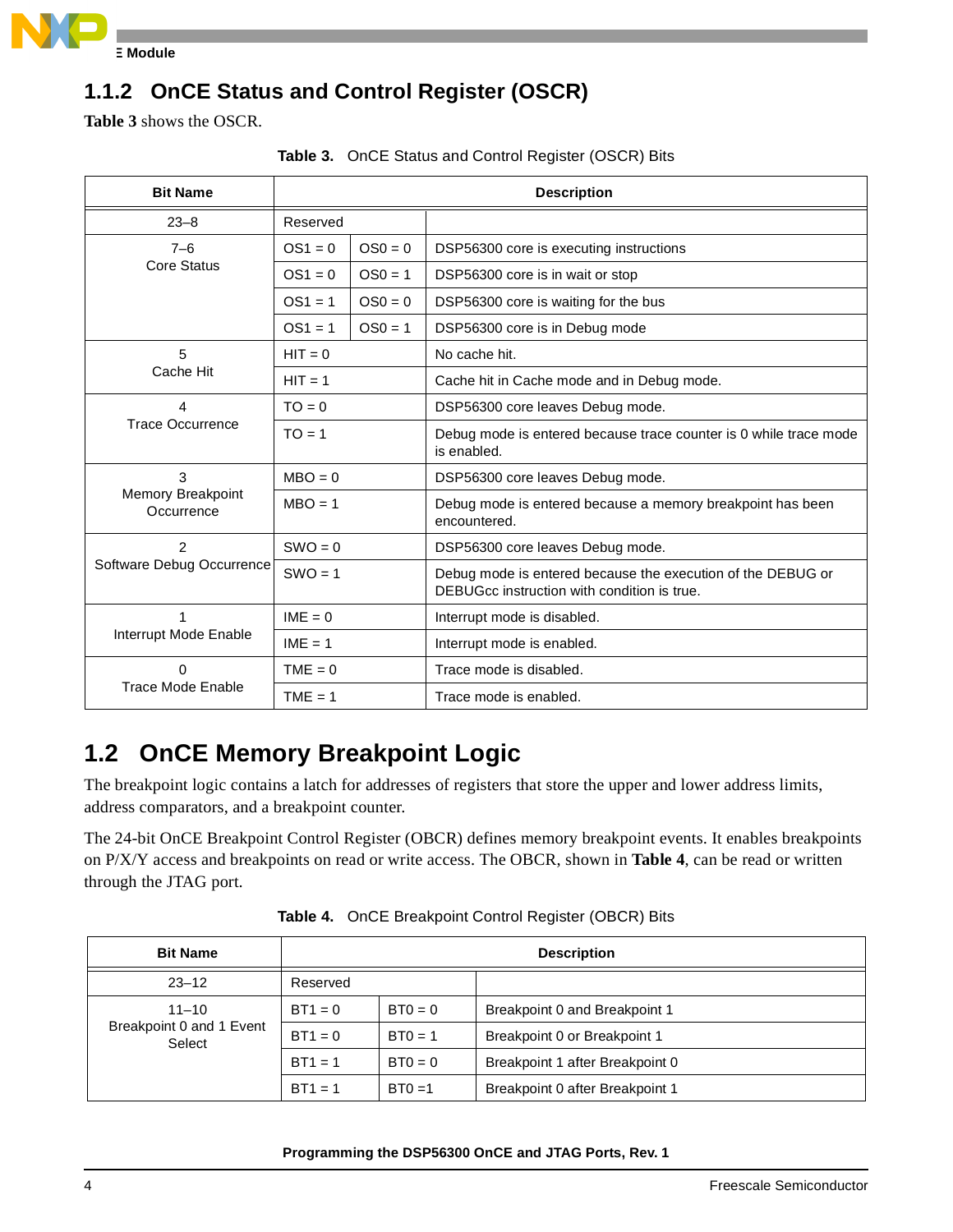| <b>Bit Name</b>                          |            |            | <b>Description</b>                 |
|------------------------------------------|------------|------------|------------------------------------|
| $9 - 8$                                  | $CC11 = 0$ | $CC10 = 0$ | Breakpoint on not equal            |
| <b>Breakpoint 1 Condition</b><br>Select  | $CC11 = 0$ | $CC10 = 1$ | Breakpoint on equal                |
|                                          | $CC11 = 1$ | $CC10 = 0$ | Breakpoint on less than            |
|                                          | $CC11 = 1$ | $CC10 = 1$ | Breakpoint on greater than         |
| $7 - 6$                                  | $RW11 = 0$ | $RW10 = 0$ | Breakpoint disabled                |
| <b>Breakpoint 1 Read/Write</b><br>Select | $RW11 = 0$ | $RW10 = 1$ | Breakpoint on write access         |
|                                          | $RW11 = 1$ | $RW10 = 0$ | Breakpoint on read access          |
|                                          | $RW11 = 1$ | $RW10 = 1$ | Breakpoint on read or write access |
| $5 - 4$                                  | $CC01 = 0$ | $CC00 = 0$ | Breakpoint on not equal            |
| <b>Breakpoint 0 Condition</b><br>Select  | $CC01 = 0$ | $CC00 = 1$ | Breakpoint on equal                |
|                                          | $CC01 = 1$ | $CC00 = 0$ | Breakpoint on less than            |
|                                          | $CC01 = 1$ | $CC00 = 1$ | Breakpoint on greater than         |
| $3 - 2$                                  | $RW01 = 0$ | $RW00 = 0$ | Breakpoint disabled                |
| <b>Breakpoint 0 Read/Write</b><br>Select | $RW01 = 0$ | $RW00 = 1$ | Breakpoint on write access         |
|                                          | $RW01 = 1$ | $RW00 = 0$ | Breakpoint on read access          |
|                                          | $RW01 = 1$ | $RW00 = 1$ | Breakpoint on read or write access |
| $1 - 0$                                  | $MBS1 = 0$ | $MBSO = 0$ | Breakpoint on DMA access           |
| Memory Breakpoint 0 and 1<br>Select      | $MBS1 = 0$ | $MBSO = 1$ | Breakpoint on P access             |
|                                          | $MBS1 = 1$ | $MBSO = 0$ | Breakpoint on X access             |
|                                          | $MBS1 = 1$ | $MBSO = 1$ | Breakpoint on Y access             |

**Table 4.** OnCE Breakpoint Control Register (OBCR) Bits

The OnCE Memory Limit Register 0 (OMLR0) stores the memory breakpoint 0 limit. The OnCE Memory Limit Register 1 (OMLR1) stores the memory breakpoint 1 limit. Both registers are 24-bit and can be read or written through the JTAG port.

The 24-bit OnCE Memory Address Latch (OMAL) register latches the PAB, XAB, YAB, or DAB on every instruction cycle according to the Memory Breakpoint 0 and 1 Select MBS[1–0] bits in the OBCR. The OnCE Memory Address Comparator 0 (OMAC0) compares the current memory address stored in OMAL with the OMLR0 contents. The OnCE Memory Address Comparator 1 (OMAC1) compares the current memory address stored in OMAL with the OMLR1 contents.

The 24-bit OnCE Memory Breakpoint Counter (OMBC) is loaded with a value equal to the number of times minus one that a memory access event should occur before a memory breakpoint is declared. The OBCR and the memory limit registers specify the memory access event. The breakpoint counter decrements on each occurrence of the memory access event. The DSP enters Debug mode when the counter reaches 0 and a new event occurs. The OMBC can be read or written through the JTAG port.

# <span id="page-4-0"></span>**1.3 OnCE Trace Logic**

The OnCE trace logic allows execution of instructions in single or multiple steps. It causes the DSP to enter Debug mode after one or more instructions execute and to wait for OnCE commands from the debug serial port.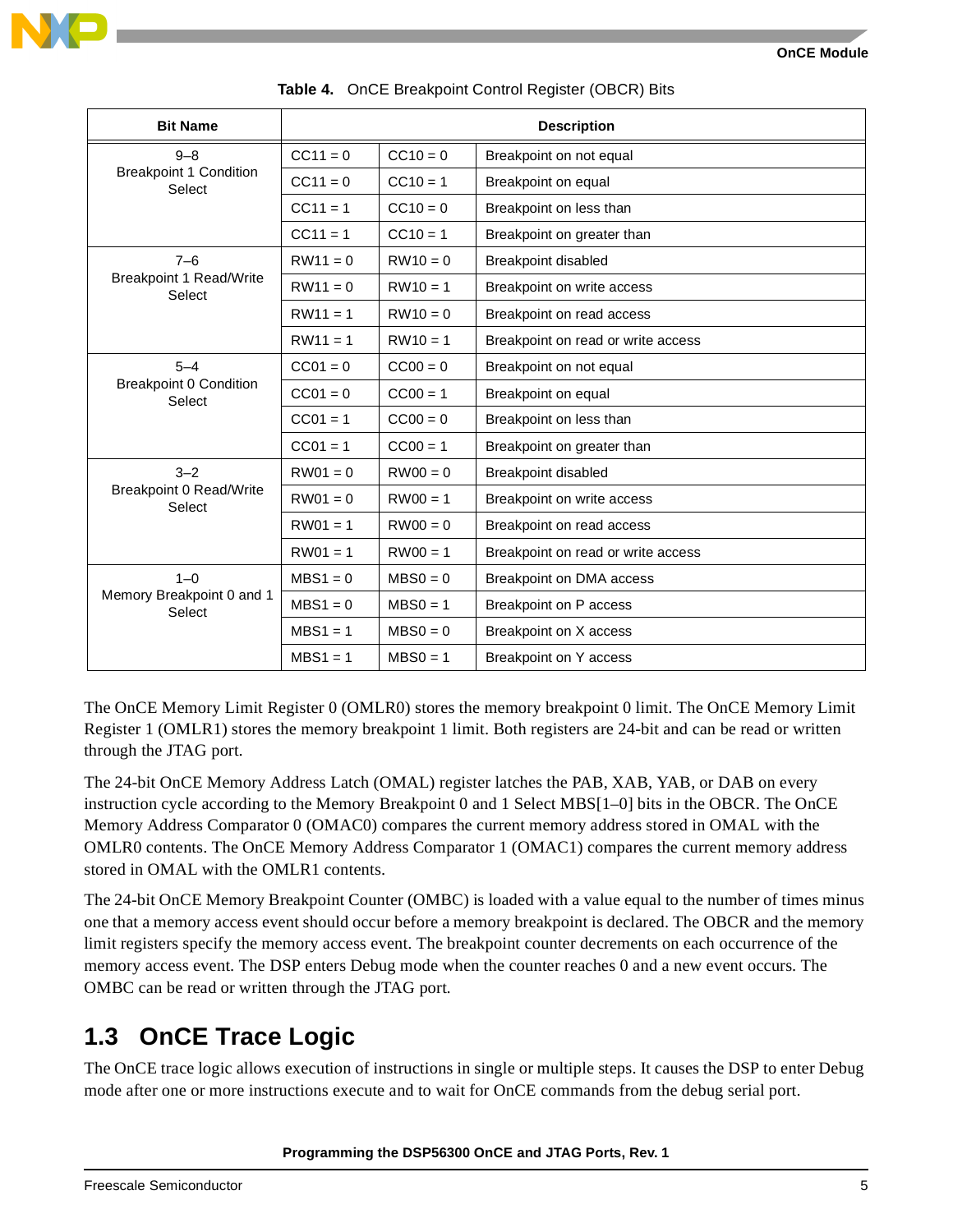

### **E** Module

The 24-bit OnCE Trace Counter (OTC) allows multiple instruction steps to be taken in real time before Debug mode is entered. It can be read or written through the JTAG port. If *N* instructions are to execute before Debug mode, the OTC should be loaded with *N-1*.

To enable trace mode, the OTC is loaded with a value, the program counter is set to the start location of the instruction(s) to be executed in real time, the trace mode that enables the TME bit in the OSCR is set, and the core exits Debug mode.

When the core exits Debug mode, the counter decrements after each execution of an instruction. All executed instructions, including fast interrupt services and repeated instructions, cause the OTC to decrement. When the OTC reaches 0, the core reenters Debug mode, the trace occurrence TO bit in the OSCR is set, the core status bits  $OS[1-0]$  in the OSCR are set, and the  $\overline{DE}$  signal is asserted to indicate the core has entered Debug mode and is requesting service.

### <span id="page-5-0"></span>**1.4 Pipeline Information and the OGDB Register**

The OnCE program data bus PDB Register (OPDBR) is a 24-bit latch that stores the value of the PDB generated by the last program memory access of the core before Debug mode is entered. It can be read or written through the JTAG port. This register is affected by the operations performed during Debug mode and must be restored by the external command controller upon return to Normal mode.

The OnCE Program Instruction Latch Register (OPILR) is a 24-bit latch that stores the value of the instruction latch before Debug mode is entered. It can be read only through the JTAG port. The host computer should immediately save this register when the Debug mode of operation is entered, so the exact state of the program controller pipeline can be restored upon return to User mode.

The OnCE GDB Register (OGDBR) is a 24-bit latch that can be read only through the JTAG port. The OGDBR is not actually required for restoring pipeline status, but is required for passing information between the DSP and the external command controller. This register is mapped to the X internal I/O space address \$FFFFFC. When the external command controller needs the contents of a register or memory location, it forces the DSP to execute an instruction that brings that information to the OGDBR. The contents of the OGDBR are then delivered serially to the external command converter by the command READ GDB REGISTER.

# <span id="page-5-1"></span>**1.5 OnCE Trace Buffer**

Three 24-bit program address bus (PAB) registers provide pipeline information when Debug mode is entered. A trace buffer stores the address of the last-executed instruction and the address of the last 12 change-of-flow instructions:

- The OnCE PAB Register for Fetch (OPABFR) stores the address of the last instruction whose fetch was started before Debug mode was entered. It can be read only through the JTAG port.
- The OnCE PAB Register for Decode (OPABDR) stores the address of the instruction currently in the program data bus. The fetch for this instruction was completed before the DSP entered Debug mode. It can be read only through the JTAG port.
- The OnCE PAB Register for Execute (OPABEX) stores the address of the instruction currently in the instruction latch. This instruction would have been decoded and executed if the DSP had not entered Debug mode. The OPABEX register can be read only through the JTAG port.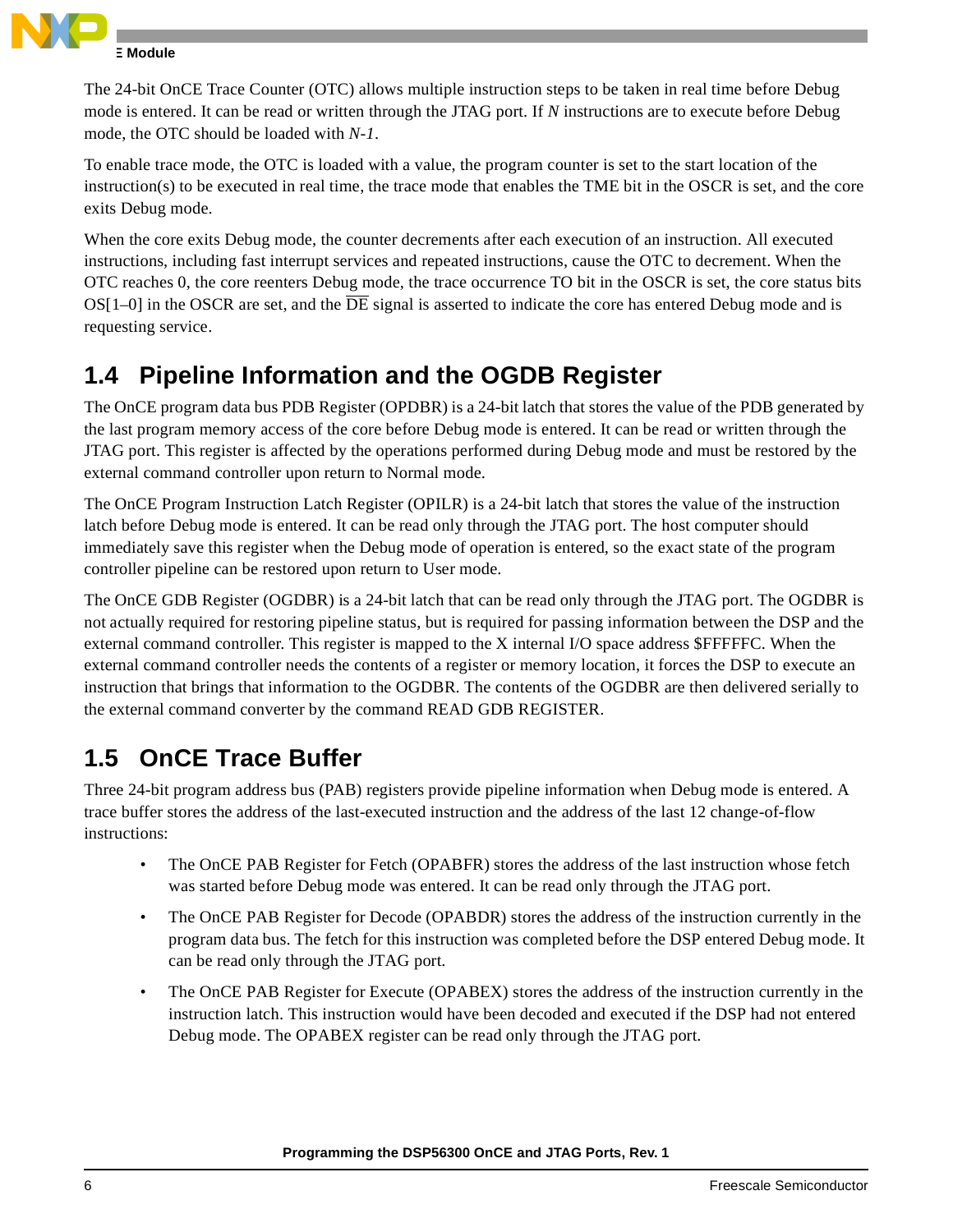

The circular trace buffer contains 25-bit registers and a 4-bit counter. Although all 12 of the trace buffer registers have the same address, any read access to the trace buffer address increments the counter, thus pointing to the next trace buffer register.

When the DSP enters Debug mode, the trace buffer counter points to the trace buffer register containing the address of the last executed instructions. The first trace buffer read obtains the oldest address, and the following trace buffer reads obtain the other addresses from the oldest to newest, in order of execution. A complete set of 12 reads of the trace buffer must be performed, since each read increments the trace buffer pointer, thus pointing to the next location. After 12 reads, the pointer indicates the same location as it did before the read procedure started.

# <span id="page-6-0"></span>**2 JTAG Port**

The Joint Test Action Group (JTAG) port is a user-accessible test access port (TAP) that provides a way to enter Debug mode and access the OnCE controller. **[Figure 2](#page-6-1)** shows the TAP block diagram.





### <span id="page-6-1"></span>**2.1 TAP Controller**

The JTAG port consists of a TAP controller state machine that controls the operation of the JTAG logic (see **[Figure](#page-7-0)**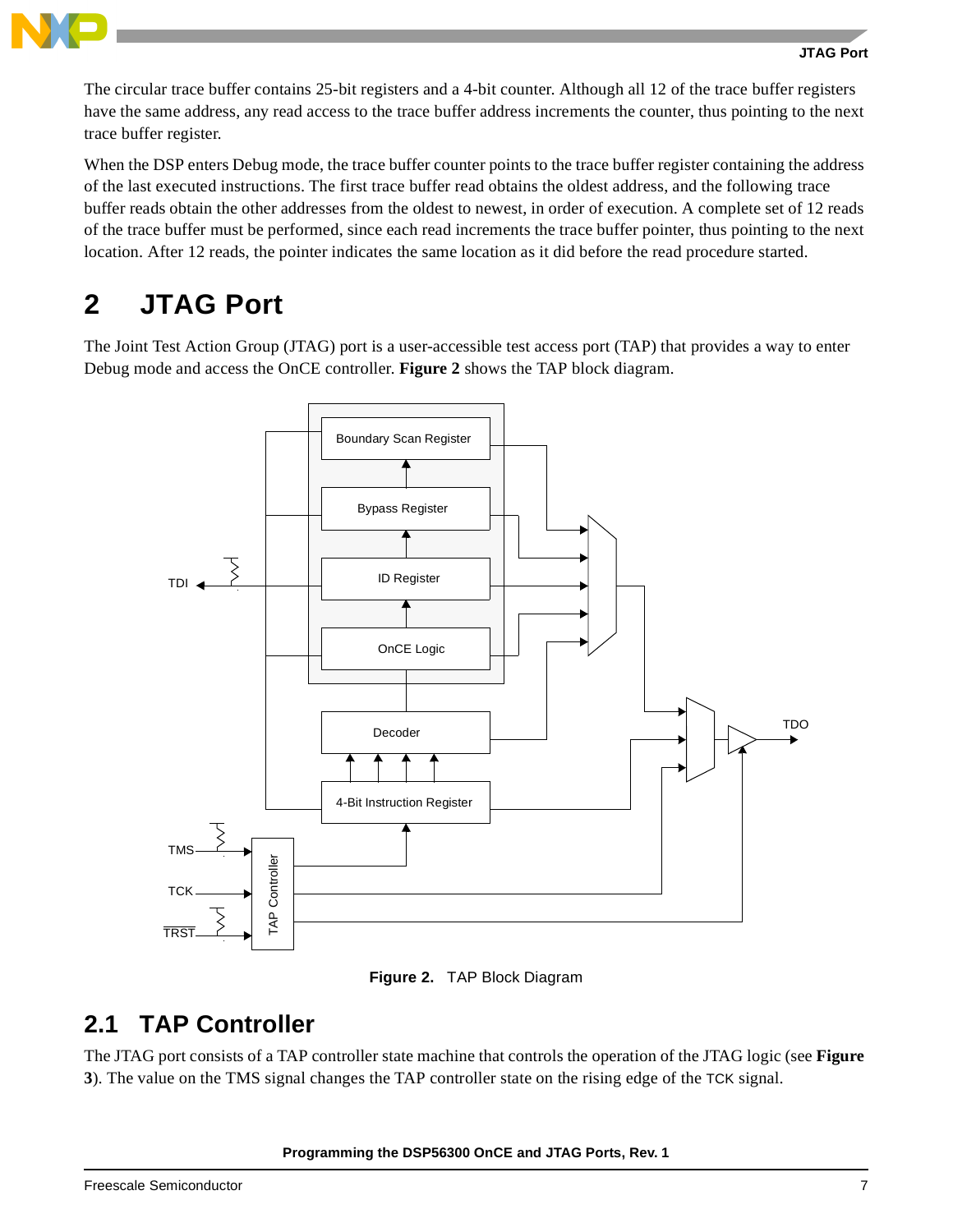

There are two paths to the TAP controller state machine. The first path consists of Select\_DR\_Scan, Capture\_DR, Shift\_DR, Exit\_DR, and Update\_DR states, which capture and load data into the test data register. For example, reading the pipeline registers requires the use of this sequence. The second path consists of Select\_IR\_Scan, Capture IR, Shift IR, Exit IR, and Update IR states, which capture and load instructions into the instruction register. For example, shifting in the JTAG ENABLE\_ONCE instruction requires the use of this sequence.



<span id="page-7-0"></span>**Figure 3.** TAP Controller State Machine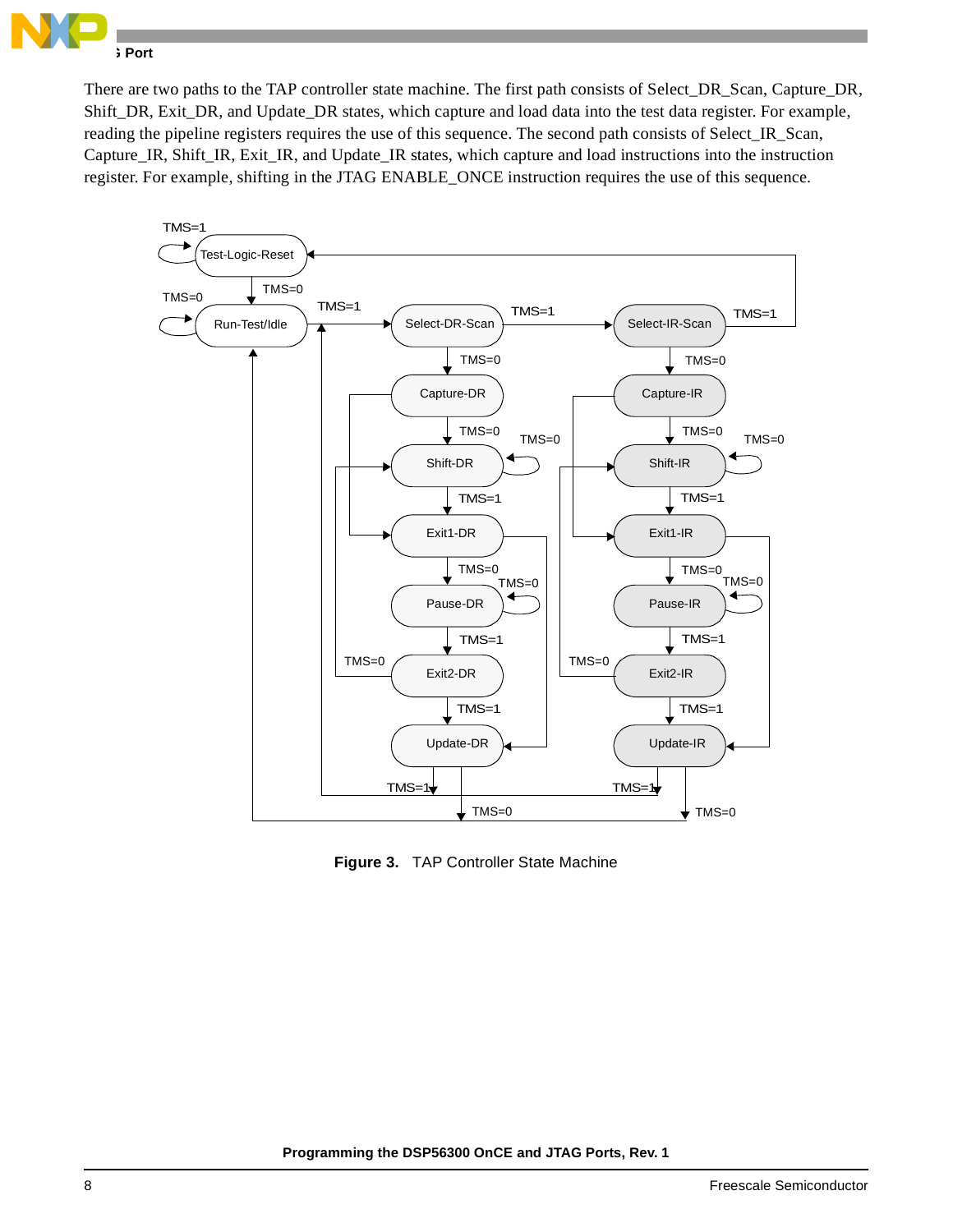

# **2.2 Signals**

The JTAG port has five signals, which are described in **[Table 5](#page-8-1)**. The OnCE port has one signal, DE, for use by the OnCE module.

<span id="page-8-1"></span>

|                 | Signal                  | <b>Description</b>                                                                                                                                                                                  |
|-----------------|-------------------------|-----------------------------------------------------------------------------------------------------------------------------------------------------------------------------------------------------|
| $\overline{DE}$ | Debug Event             | • Bidirectional.<br>• As input, allows an external command converter to initiate Debug mode.<br>• As output, acknowledges to an external command converter that the chip has entered<br>Debug mode. |
| TCK             | <b>Test Clock</b>       | $\bullet$ Input.<br>• Synchronizes the test logic.                                                                                                                                                  |
| <b>TMS</b>      | <b>Test Mode Select</b> | $\bullet$ Input.<br>• Sequences the state machine of the test controller.<br>• Sampled on the rising edge of TCK.                                                                                   |
| TDI             | <b>Test Data Input</b>  | $\bullet$ Input.<br>• Receives serial test instructions and data.<br>• Sampled on the rising edge of TCK.                                                                                           |
| TDO             | <b>Test Data Output</b> | • Output.<br>• Sends test instructions and data.<br>Changes on the falling edge of TCK.                                                                                                             |
| <b>TRST</b>     | <b>Test Reset</b>       | $\bullet$ Input.<br>Initializes the test controller.                                                                                                                                                |

| Table 5. OnCE/JTAG Signals |  |
|----------------------------|--|
|                            |  |

# **2.3 JTAG Instruction Register**

The DSP56300 core includes a 4-bit instruction register consisting of a shift register with four parallel outputs. Data transfers from the shift register to the parallel outputs during the Update-IR controller state. The four bits decode the eight unique instructions shown in **[Table 6](#page-8-0)**. The parallel inputs to the instruction shift register are loaded with 01 in the least significant bits, as required by the IEEE 1149.1 standard. The two most significant bits are loaded with the values of the core status bits OS[1–0] from the OSCR. **[Table 7](#page-9-0)** shows the possible values of the parallel inputs to the instruction register.

<span id="page-8-0"></span>

| <b>B3</b> | <b>B2</b> | <b>B1</b> | B0       | <b>INSTRUCTION</b> |                                                                                                                                                                                                                                                |  |
|-----------|-----------|-----------|----------|--------------------|------------------------------------------------------------------------------------------------------------------------------------------------------------------------------------------------------------------------------------------------|--|
| $\Omega$  | $\Omega$  | 0         | $\Omega$ | <b>EXTEST</b>      | • Selects the boundary scan register.<br>• Asserts internal reset for the core system logic to force a<br>predictable internal state during external boundary scan<br>operations.                                                              |  |
| 0         | 0         | 0         |          | SAMPLE/PRELOAD     | Makes a snapshot of system data and control signals.<br>• Initializes the boundary scan register output cells prior to<br>selection of EXTEST, which ensures that known data appears<br>on the outputs when the EXTEST instruction is entered. |  |
| $\Omega$  | $\Omega$  |           | $\Omega$ | <b>IDCODE</b>      | Selects the identification register that allows the<br>٠<br>manufacturer, part number, and component version to be<br>determined through the test access port.                                                                                 |  |

**Table 6.** JTAG Instructions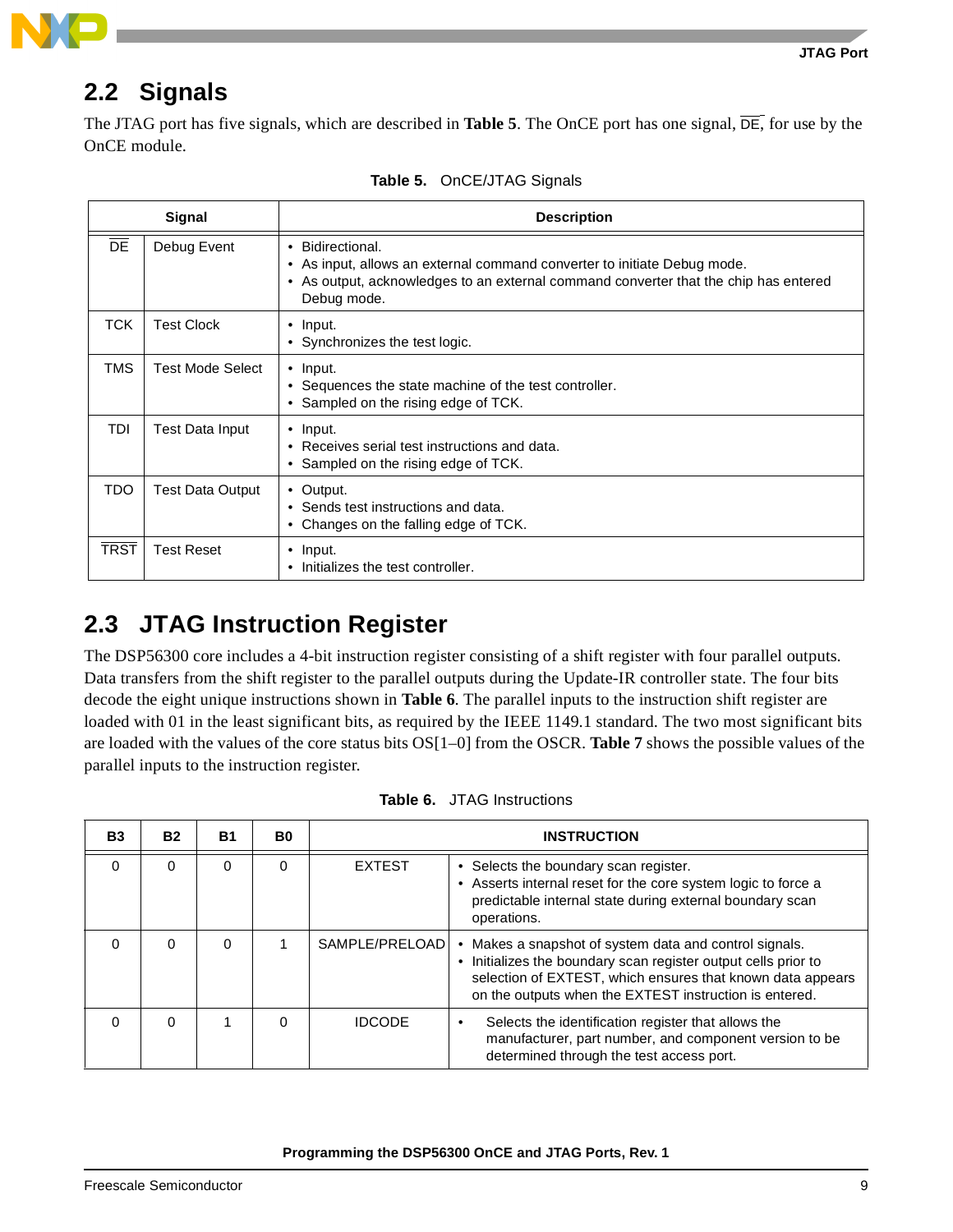

| <b>B3</b> | <b>B2</b> | <b>B1</b> | B0 |                      | <b>INSTRUCTION</b>                                                                                                                         |
|-----------|-----------|-----------|----|----------------------|--------------------------------------------------------------------------------------------------------------------------------------------|
| $\Omega$  | $\Omega$  |           |    | <b>CLAMP</b>         | Allows guarding values to be applied using the boundary<br>scan register of the appropriate ICs while selecting their<br>bypass registers. |
| $\Omega$  |           | 0         | 0  | HI-Z                 | Disables all output drivers.                                                                                                               |
| $\Omega$  |           |           | 0  | <b>ENABLE ONCE</b>   | Allows the user to perform system debug functions.                                                                                         |
| $\Omega$  |           |           |    | <b>DEBUG REQUEST</b> | Allows the user to generate a debug request signal to the<br>٠<br>DSP56300 core.                                                           |
|           |           |           |    | <b>BYPASS</b>        | Selects the 1-bit BYPASS register, which enhances efficiency<br>when the device under test is not a DSP56300 core-based<br>device.         |

**Table 6.** JTAG Instructions (Continued)

|  |  | Table 7. Parallel Inputs to the Instruction Shift Register |
|--|--|------------------------------------------------------------|
|  |  |                                                            |

| <b>VALUE</b> | <b>STATUS</b>                 |
|--------------|-------------------------------|
| 0001         | User mode                     |
| 0101         | External Access/Bus Wait mode |
| 1001         | Step mode                     |
| 1101         | Debug mode                    |

### <span id="page-9-0"></span>**2.4 JTAG ID Register**

The IDCODE instruction selects the 32-bit JTAG ID Register to allow the manufacturer, part number, and component version to be determined through the TAP. **[Figure 4](#page-9-1)** shows the ID Register configuration.

| 31                              | 28 27<br>22 21               | $17 \quad 16$  | 12 11                        |                                        | 0                                        |
|---------------------------------|------------------------------|----------------|------------------------------|----------------------------------------|------------------------------------------|
| <b>Version</b><br><b>Number</b> | Manufacturer's<br><b>Use</b> |                | <b>Sequence Number</b>       | <b>Manufacturer</b><br><b>Identity</b> | <b>IEEE 1149.1</b><br><b>Requirement</b> |
|                                 | Design<br>Center<br>Number   | Core<br>Number | Chip<br>Derivative<br>Number |                                        |                                          |
| nnnn                            | 000110                       | 00000          | nnnnn                        | 00000001110                            |                                          |

**Figure 4.** Identification Register Configuration

# <span id="page-9-1"></span>**2.5 JTAG Boundary Scan Register**

The JTAG Boundary Scan Register (BSR) contains bits for all device signals, clock signals, and associated control signals. All bidirectional signals have a single register bit in the BSR for signal data and are controlled by an associated control bit in the BSR.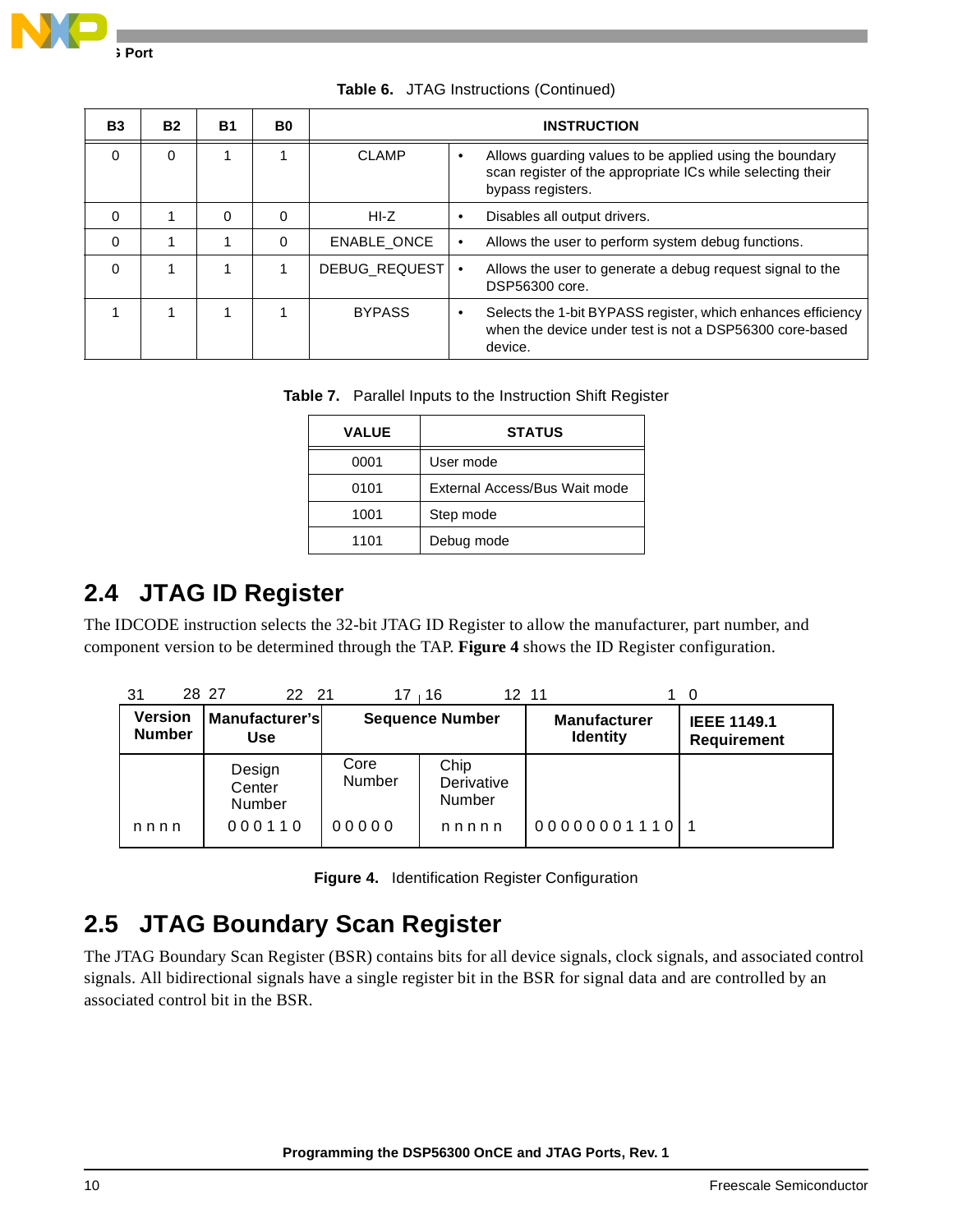# **3 Serial Protocol**

Before the DSP starts any debugging activity, the external command controller must wait for acknowledgment on  $\overline{DE}$  or it must poll the OS[1–0] bits in the JTAG instruction shift register. It communicates with the DSP by sending 8-bit commands that can be followed by 24 bits of data. Both command and data are sent least significant bit (LSB) first. An external command controller can send a new command only after DSP has acknowledges execution of the previous command. **[Figure 5](#page-10-0)** shows the relative timing of a write command and **[Figure 6](#page-10-1)** shows the relative timing of a read command.



**Figure 5.** Write Command Timing

<span id="page-10-0"></span>



# <span id="page-10-1"></span>**4 Examples of OnCE/JTAG Interaction**

This section contains several OnCE/JTAG software routine examples based on the following system setup:

- DSP56300 device for receiving OnCE/JTAG signals (EVM 1)
- DSP56300 device for transmitting OnCE/JTAG signals (EVM 2)
- PC with Freescale DSP56300 tools
- Logic analyzer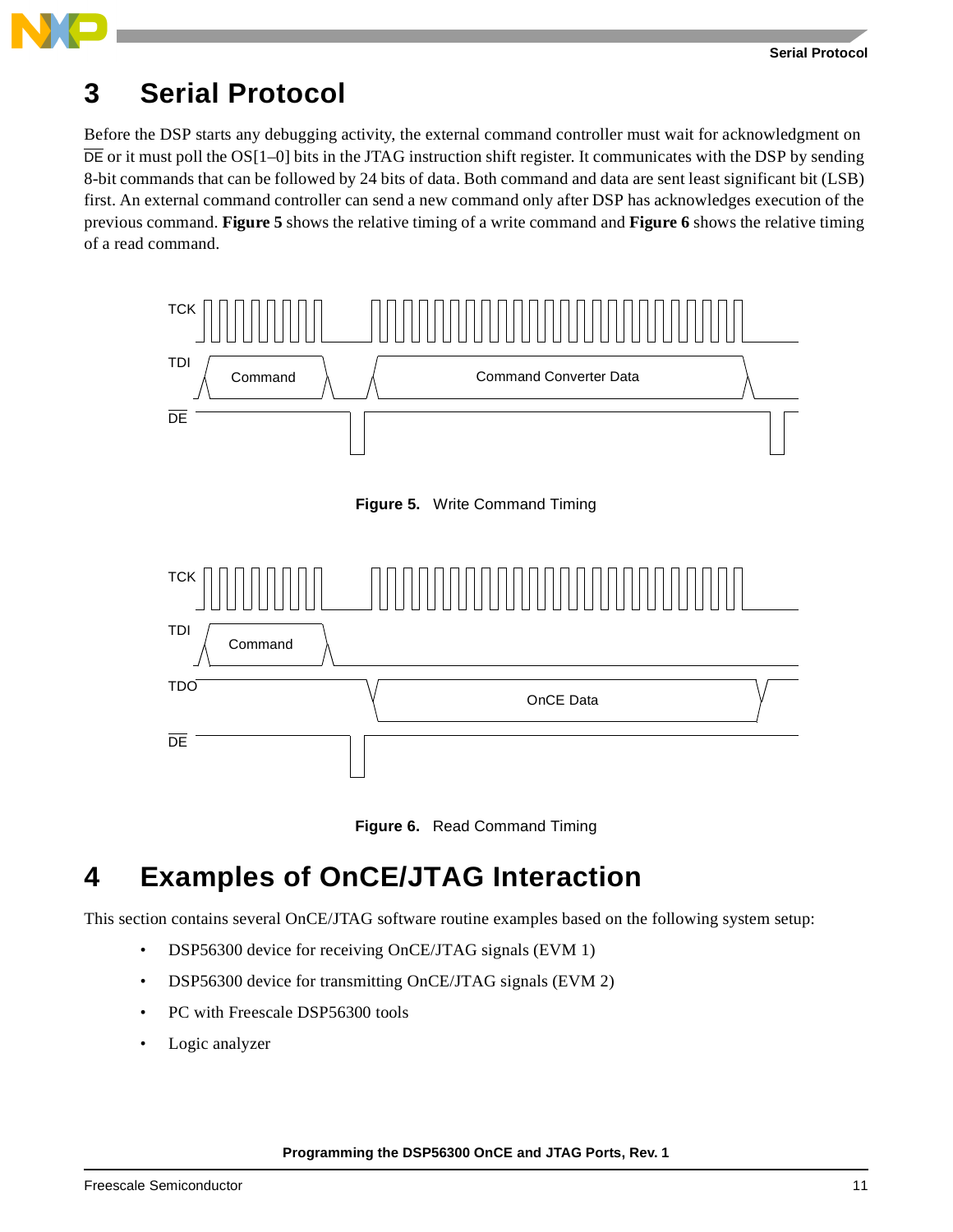

#### **Iples of OnCE/JTAG Interaction**

The OnCE/JTAG emulation software is downloaded from the PC to the EVM 2 DSP via the OnCE port. EVM 2 acts as an external command controller, controlling the OnCE/JTAG signals of EVM 1. The logic analyzer examines relative signal timing. **[Figure 7](#page-11-0)** shows the relationship among these components.



**Figure 7.** System Set-Up

### <span id="page-11-0"></span>**4.1 Entering the Test-Logic-Reset State**

To keep JTAG test logic transparent to system logic, the TAP controller must be forced into the test-logic-reset controller state, which requires:

- Asserting TRST externally during power-up
- Sampling TMS as a logical 1 for five consecutive TCK rising edges after power-up completes.

<span id="page-11-1"></span>In the test-logic-reset state, the run-test/idle state can be entered by calling the subroutine JTAG\_RTI, as **[Example 1](#page-11-1)** shows.

```
org x:
JTAG_RTI_SEQ:
     dc $30 ; go to next state
      dc $30 ; go to next state
     dc $30 ; go to next state
      dc $30 ; go to next state
      dc $30 ; go to next state
     dc $10 ; go to Run-Test-Idle
     dc $00 ; EXIT
      org p:
main:
      ...
      jsr JTAG_RTI
      ...
```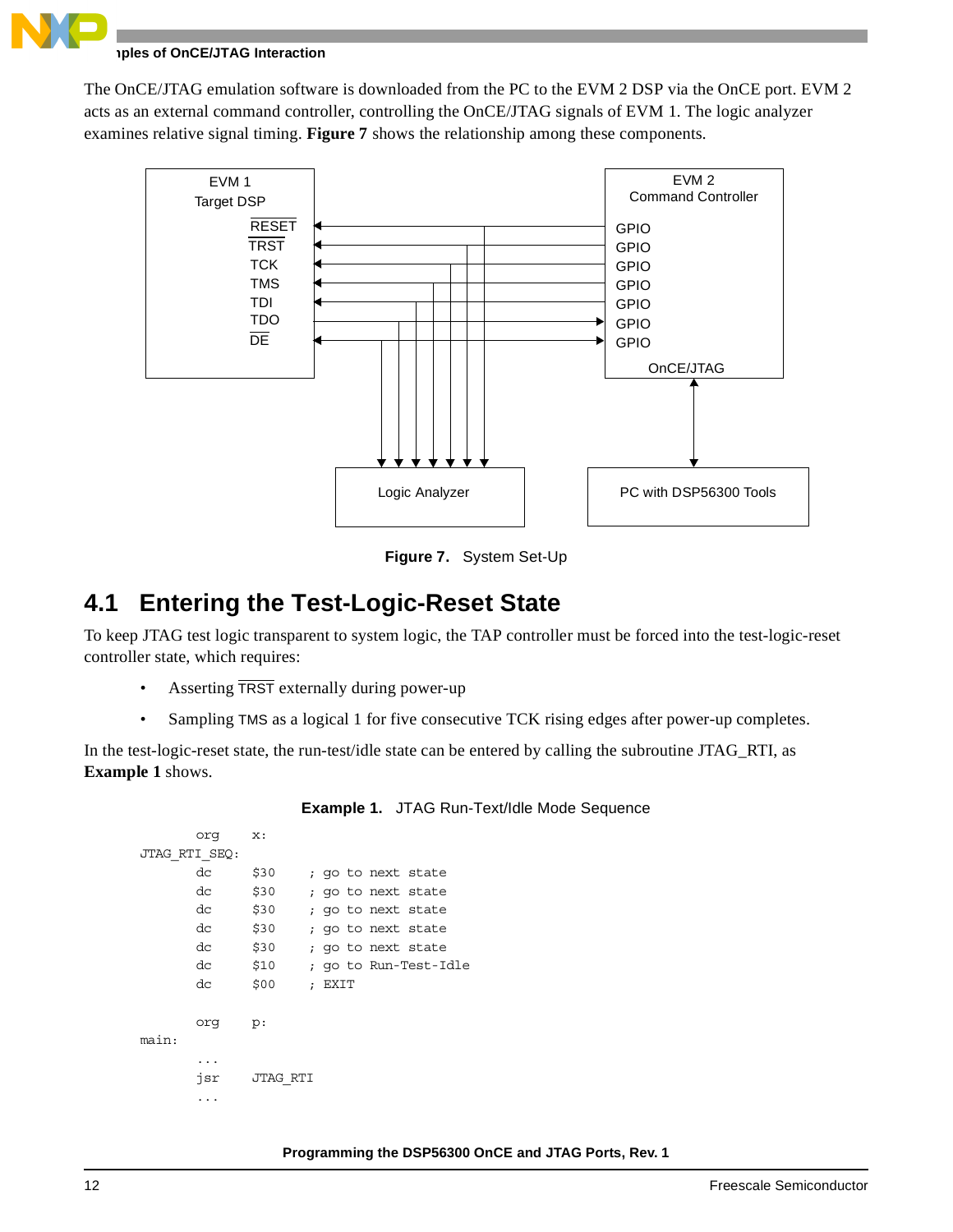

```
JTAG_RTI:
```

```
 move #JTAG_RTI_SEQ,r0
jsr JTAG_EXECUTE
rts
```
<span id="page-12-0"></span>The JTAG\_RTI subroutine sends a sequence of 8-bit data to the JTAG\_EXECUTE subroutine. **[Table 8](#page-12-0)** lists the JTAG\_RTI subroutine bit definitions.

| 7–6      |             |             |          |          | 1–0      |
|----------|-------------|-------------|----------|----------|----------|
| Reserved | TMS to send | TDI to send | Reserved | Read TDO | Reserved |

**Table 8.** JTAG\_RTI Subroutine Bit Definitions

For example, a value of \$30 indicates that  $TMS = 1$ ,  $TDI = 1$  are sent on the rising edge of TCK and TDO is not read on the falling edge of TCK. Thus, JTAG\_RTI sends a value \$30 five times to enter the test-reset-logic state and then sends a value of \$10 (TMS = 0, TDI = 1, TDO is not read) to enter the run-test/idle state.

The JTAG\_EXECUTE subroutine shown in **[Example 2](#page-12-1)** emulates OnCE/JTAG operation. The JTAG\_EXECUTE routine is repeated until an exit value of \$00 is encountered. For example, when the JTAG\_RTI sends an 8-bit data, the JTAG\_EXECUTE first determines if bit 2 is set to indicate that TDO needs to be read. Next, the JTAG\_EXECUTE subroutine determines the value of bit 5 and sets or clears the TMS value accordingly. Next, the subroutine determines the value of bit 4 and sets or clears the TDI value accordingly. The TCK signal is then toggled to send the values on the JTAG signals.

<span id="page-12-1"></span>

| JTAG EXECUTE: |                 |                                       |
|---------------|-----------------|---------------------------------------|
|               |                 | move $x: (r0) +$ , al                 |
|               | tst a           |                                       |
|               | beq done        |                                       |
|               |                 | move al, x: JTAG_CMD                  |
|               |                 | brclr #DATA_RD, x: JTAG_CMD, no_read  |
| read TDO      |                 |                                       |
|               |                 | brclr #TDO BIT, x:M PDRD, TDO CLR     |
| TDO SET       |                 |                                       |
|               | move $#>1, a$   |                                       |
|               |                 | bra no read                           |
| TDO CLR       |                 |                                       |
|               | move $\#>0$ , a |                                       |
| no read       |                 |                                       |
|               |                 | brclr #DATA_TMS, x: JTAG_CMD, TMS_CLR |
| TMS SET       |                 |                                       |
|               |                 | bset #TMS BIT, x:M PDRD               |
|               | bra >cont1      |                                       |
| TMS CLR       |                 |                                       |
|               |                 | bclr #TMS_BIT, x:M_PDRD               |
| cont1         |                 |                                       |
|               |                 | brclr #DATA_TDI, x: JTAG_CMD, TDI_CLR |
| TDI SET       |                 |                                       |
|               |                 | bset #TDI BIT, x:M PDRD               |
|               | bra > cont2     |                                       |
| TDI CLR       |                 |                                       |
|               |                 | bclr #TDI BIT, x:M PDRD               |
| cont2         |                 |                                       |
|               |                 | bset #TCK BIT, x:M PDRD               |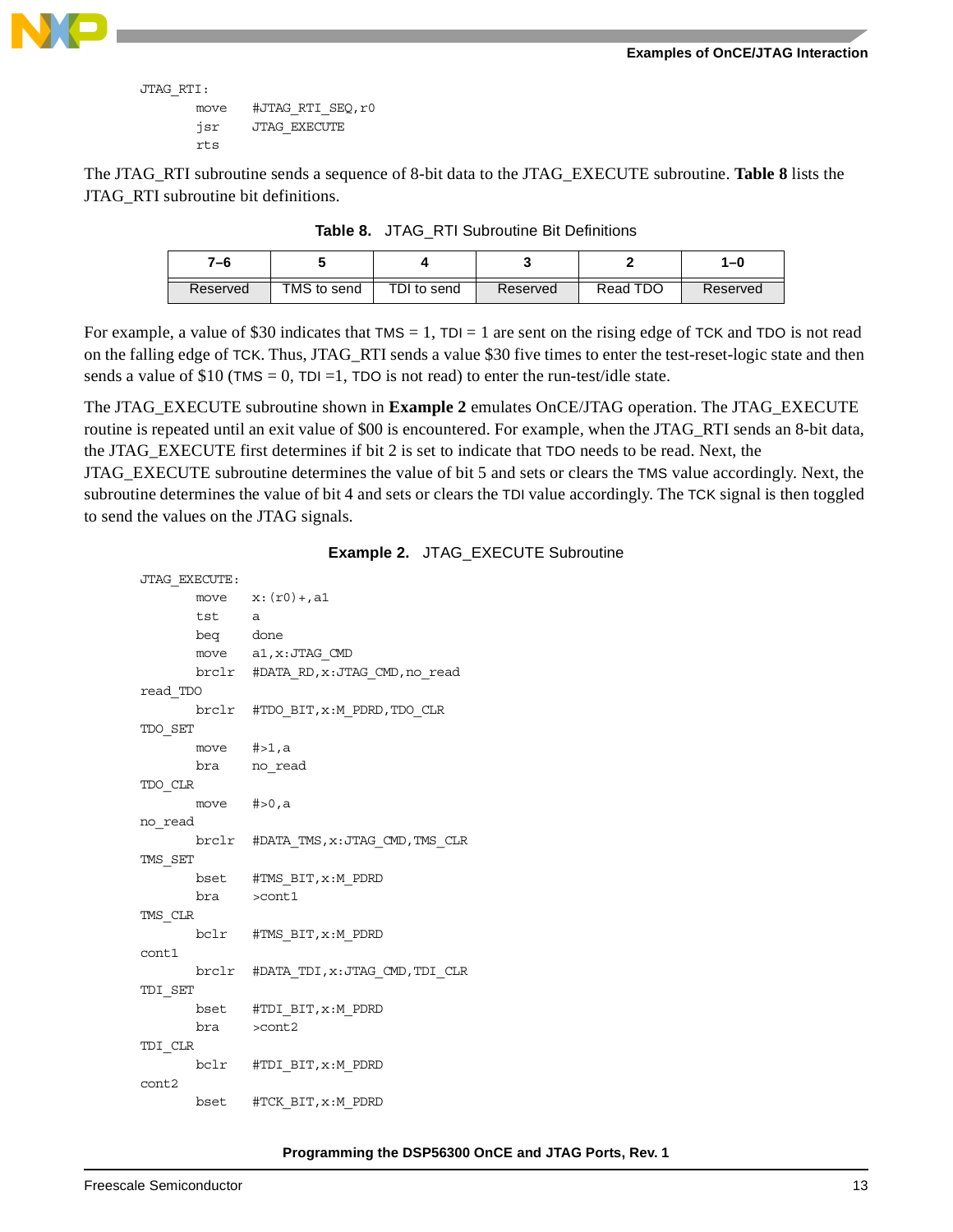

```
rep #3
      nop
      bclr #TCK_BIT,x:M_PDRD
      bra >JTAG_EXECUTE
done
      rts
```
# **4.2 Executing the JTAG DEBUG\_REQUEST Instruction**

When the TAP controller is in the run-test/idle state, the JTAG DEBUG\_REQUEST instruction can be executed to assert an internal debug request signal. As **Table 6**, *[JTAG Instructions,](#page-8-0)* on page 9 shows, to send the DEBUG REQUEST instruction, the JTAG Instruction Register requires a value of 0111. Note that the most significant bit of the JTAG Instruction Register is sent first. **[Example 3](#page-13-0)** shows the JTAG DEBUG\_REQUEST sequence.

<span id="page-13-0"></span>org x: JTAG\_DR\_SEQ: dc \$30 ; go to Select DR dc \$30 ; go to Select IR dc \$10 ; go to Capture IR dc \$10 ; go to Shift IR dc \$14 ; go to Shift IR - 1 dc \$14 ; go to Shift IR - 1 dc \$14 ; go to Shift IR - 1 dc \$24 ; go to Exit IR - 0 dc \$30 ; go to Update IR dc \$10 ; go to Run-Test-Idle dc \$00 ; EXIT org p: main: ... jsr JTAG\_DR ... JTAG\_DR: move #JTAG\_DR\_SEQ,r0 jsr JTAG\_EXECUTE rts

**Example 3.** JTAG DEBUG\_REQUEST Sequence

# **4.3 Executing the JTAG ENABLE\_ONCE Instruction**

To determine whether the DSP has entered Debug mode, the status of the JTAG Instruction Shift Register can be polled by shifting in the JTAG ENABLE\_ONCE instruction and reading the status information that is shifted out. The JTAG Instruction Register requires a value of 0110 (see **Table 6** [on page 9\)](#page-8-0). At the same time that the ENABLE\_ONCE instruction is shifted in, the parallel inputs to the instruction shift register should have a value of 1101 to indicate that the DSP has entered Debug mode. (see **Table 7**, *[Parallel Inputs to the Instruction Shift](#page-9-0)  [Register,](#page-9-0)* on page 10). **[Example 4](#page-14-0)** shows the JTAG ENABLE\_ONCE sequence.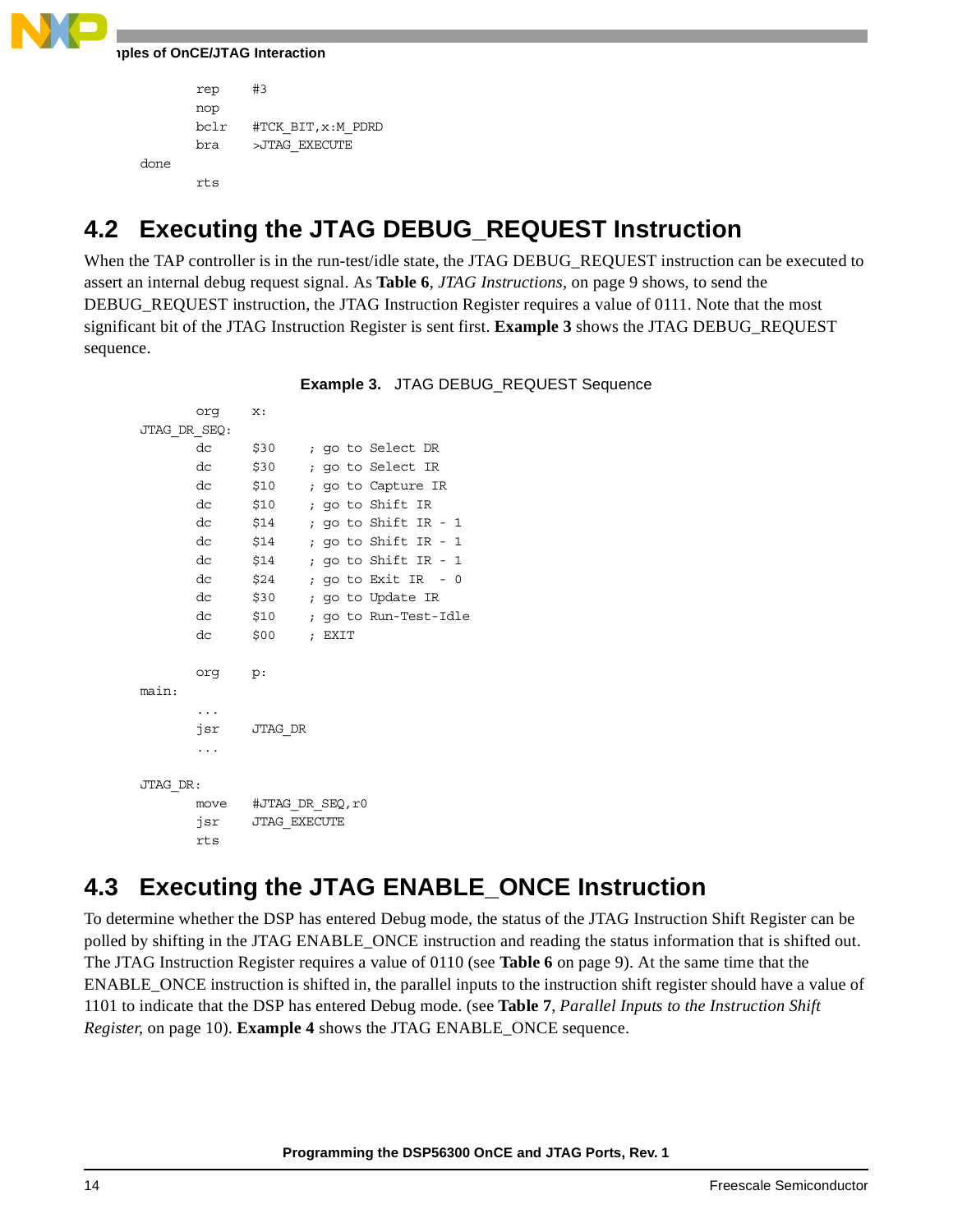

**Example 4.** JTAG ENABLE\_ONCE Instruction

<span id="page-14-0"></span>

| org                 | x:                  |                         |
|---------------------|---------------------|-------------------------|
| JTAG_ENBL_ONCE_SEQ: |                     |                         |
| dc                  | \$30                | ; go to Select DR       |
| dc                  | \$30                | ; go to Select IR       |
| dc                  | \$10                | ; go to Capture IR      |
| dc                  | \$10                | ; go to Shift IR        |
| dc                  | \$04                | ; go to Shift IR - $0$  |
| dc                  | \$14                | ; go to Shift IR - 1    |
| dc                  | \$14                | ; go to Shift IR - $1$  |
| dc                  | \$24                | ; go to Exit IR $-0$    |
| dc                  | \$30                | ; go to Update IR       |
| dc                  | \$10                | ; go to Run-Test-Idle   |
| dc                  | \$00                | ; EXIT                  |
|                     |                     |                         |
| orq                 | p:                  |                         |
| main:               |                     |                         |
| $\cdots$            |                     |                         |
| jsr                 |                     | JTAG ENBL ONCE          |
| .                   |                     |                         |
|                     |                     |                         |
| JTAG ENBL ONCE:     |                     |                         |
| move                |                     | #JTAG ENBL ONCE SEQ, r0 |
| jsr                 | <b>JTAG EXECUTE</b> |                         |
| rts                 |                     |                         |

Another way to determine whether the DSP has entered Debug mode is to monitor the  $\overline{DE}$  signal. Every time the DSP acknowledges the execution of an instruction in Debug mode, it generates a pulse.

### **4.4 Reading the Pipeline Registers**

After the JTAG instructions DEBUG\_REQUEST and ENABLE\_ONCE complete, and after the core status has been polled to verify that the DSP is in Debug mode, the pipeline must be saved before debugging starts. As **[Example 5](#page-14-1)** shows, reading the pipeline registers requires the following steps:

- **1.** Send the 8-bit command \$8B to read the OPILR, no GO, no EXIT and read the 24-bit data.
- <span id="page-14-1"></span>**2.** Send the 8-bit command \$8A to read the OPDBR, no GO, no EXIT and read the 24-bit data.

| orq                 | $\mathbf{x}$ : |                        |                |
|---------------------|----------------|------------------------|----------------|
| JTAG PIPELN RD SEQ: |                |                        |                |
| dc                  | \$30           | ; go to Select DR      |                |
| dc                  | \$10           | ; go to Capture DR     |                |
|                     |                |                        | ;command: \$8B |
| dc                  | \$10           | ; go to Shift DR       |                |
| dc                  | \$14           | ; go to Shift DR - $1$ |                |
| dc                  | \$14           | ; go to Shift DR - 1   |                |
| dc                  | \$04           | ; go to Shift DR - $0$ |                |
| dc                  | \$14           | ; go to Shift DR - 1   |                |
| dc                  | \$04           | ; go to Shift DR - $0$ |                |
| dc                  | \$04           | ; go to Shift DR - $0$ |                |
| dc                  | \$04           | ; go to Shift DR - $0$ |                |
| dc                  | \$14           | ; go to Shift DR - $1$ |                |
|                     |                |                        | read data;     |

### **Example 5.** Pipeline Register Read Sequence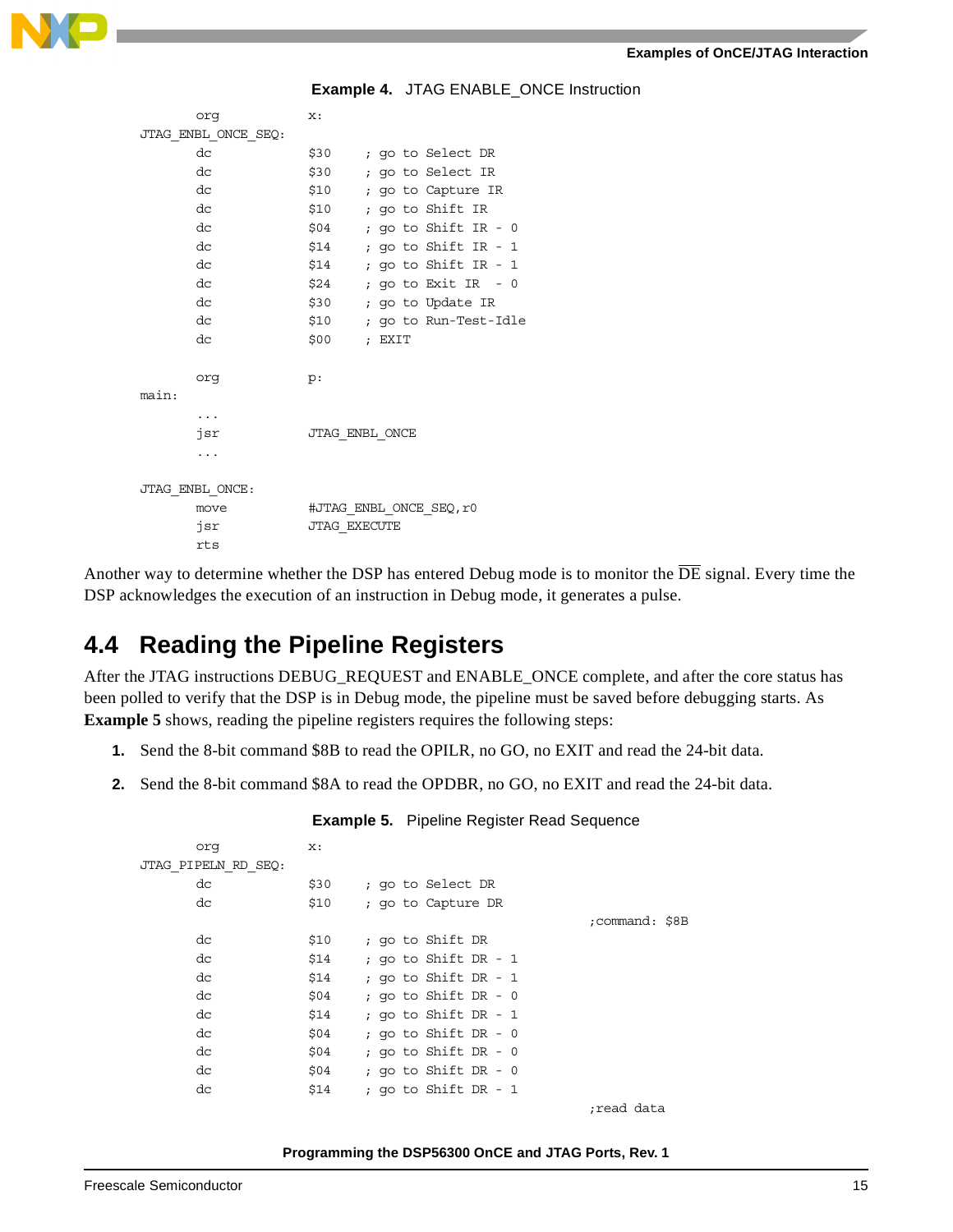

### **Thes of OnCE/JTAG Interaction**

| dc       | \$04         |            |                    | ; go to Shift DR - $0$                       |       |                |
|----------|--------------|------------|--------------------|----------------------------------------------|-------|----------------|
| dc       | \$04         |            |                    | ; go to Shift $DR - 0$                       |       |                |
| dc       | \$04         |            |                    | ; go to Shift DR - $0$                       |       |                |
| dc       | \$04         |            |                    | ; go to Shift DR - $0$                       |       |                |
| dc       | \$04         |            |                    | ; go to Shift DR - $0$                       |       |                |
| dc       | \$04         |            |                    | ; go to Shift DR - $0$                       |       |                |
| dc       | \$04         |            |                    | ; go to Shift DR - $0$                       |       |                |
| dc       | \$04         |            |                    | ; go to Shift DR - 0                         |       |                |
|          |              |            |                    |                                              |       | read data;     |
| dc       | \$04         |            |                    | ; go to Shift DR - $0$                       |       |                |
| dc       | \$04         |            |                    | ; go to Shift DR - $0$                       |       |                |
| dc       | \$04         |            |                    | ; go to Shift $DR - 0$                       |       |                |
| dc       | \$04         |            |                    | ; go to Shift DR - $0$                       |       |                |
| dc       | \$04         |            |                    | ; go to Shift DR - $0$                       |       |                |
| dc       | \$04         |            |                    | ; go to Shift DR - $0$                       |       |                |
| dc       | \$04         |            |                    | ; go to Shift DR - $0$                       |       |                |
| dc       | \$04         |            |                    | ; go to Shift DR - 0                         |       |                |
|          |              |            |                    |                                              |       | read data;     |
| dc       | \$04         |            |                    | ; go to Shift DR - $0$                       |       |                |
| dc       | \$04         |            |                    | ; go to Shift DR - $0$                       |       |                |
|          |              |            |                    | ; go to Shift $DR - 0$                       |       |                |
| dc       | \$04         |            |                    |                                              |       |                |
| dc       | \$04         |            |                    | ; go to Shift DR - $0$                       |       |                |
| dc       | \$04         |            |                    | ; go to Shift DR - $0$                       |       |                |
| dc       | \$04         |            |                    | ; go to Shift DR - $0$                       |       |                |
| dc       | \$04         |            |                    | ; go to Shift DR - $0$                       |       |                |
| dc       | \$24         |            |                    | ; go to Exit DR                              | $- 0$ |                |
|          |              |            |                    |                                              |       |                |
| dc       | \$30         |            |                    | ; go to Update DR                            |       |                |
| dc       | \$30         |            |                    | ; go to Select DR                            |       |                |
|          |              |            |                    |                                              |       |                |
| dc       | \$10         |            | ; go to Capture DR |                                              |       |                |
|          |              |            |                    |                                              |       | ;command: \$8A |
| dc       | \$10         |            |                    | ; go to Shift DR                             |       |                |
| dc       | \$04         |            |                    | ; go to Shift DR - $0$                       |       |                |
| dc       | \$14         |            |                    | ; go to Shift DR - $1$                       |       |                |
| dc       | \$04         | $\ddot{i}$ |                    | go to Shift DR - 0                           |       |                |
| dc       | \$14         |            |                    | ; go to Shift DR - 1                         |       |                |
| dc       | \$04         |            |                    | ; go to Shift DR - $0$                       |       |                |
| dс       | \$04         |            |                    | ; go to Shift DR - 0                         |       |                |
| dc       | \$04         |            |                    | ; go to Shift DR - $0$                       |       |                |
| dc       | \$14         |            |                    | ; go to Shift DR - 1                         |       |                |
|          |              |            |                    |                                              |       | read data;     |
| dc       | \$04         |            |                    | ; go to Shift DR - $0$                       |       |                |
| dc       | \$04         |            |                    | ; go to Shift $DR - 0$                       |       |                |
| dc       | \$04         |            |                    | ; go to Shift DR - 0                         |       |                |
| dc       | \$04         |            |                    | ; go to Shift DR - 0                         |       |                |
| dс       | \$04         |            |                    | ; go to Shift DR - $0$                       |       |                |
| dс       | \$04         |            |                    | ; go to Shift $DR - 0$                       |       |                |
| dс       | \$04         |            |                    | ; go to Shift $DR - 0$                       |       |                |
| dс       | \$04         |            |                    | ; go to Shift DR - $0$                       |       |                |
|          |              |            |                    |                                              |       | read data;     |
| dc       | \$04         |            |                    | ; go to Shift DR - $0$                       |       |                |
| dc       | \$04         |            |                    | ; go to Shift DR - $0$                       |       |                |
| dс       | \$04         |            |                    | ; go to Shift DR - 0                         |       |                |
| dс<br>dс | \$04<br>\$04 |            |                    | ; go to Shift DR - 0<br>; go to Shift DR - 0 |       |                |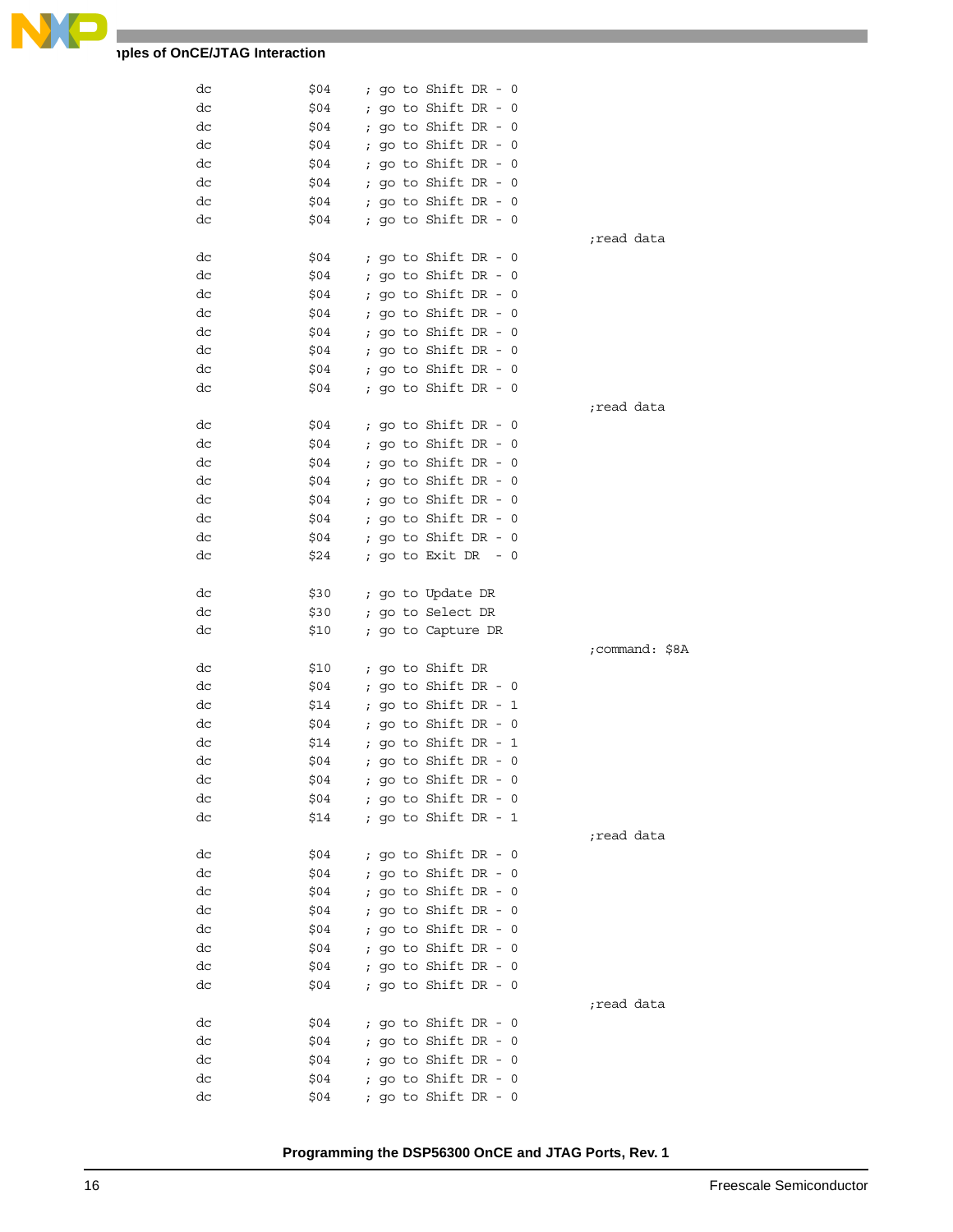

| dc            |    |  |      |           |                                       |                         |                                                      |                                                                                                                                                                                                                                                                                                                                 |            |
|---------------|----|--|------|-----------|---------------------------------------|-------------------------|------------------------------------------------------|---------------------------------------------------------------------------------------------------------------------------------------------------------------------------------------------------------------------------------------------------------------------------------------------------------------------------------|------------|
| dc            |    |  |      |           |                                       |                         |                                                      |                                                                                                                                                                                                                                                                                                                                 |            |
| dc            |    |  |      |           |                                       |                         |                                                      |                                                                                                                                                                                                                                                                                                                                 |            |
|               |    |  |      |           |                                       |                         |                                                      |                                                                                                                                                                                                                                                                                                                                 | read data; |
| dc            |    |  |      |           |                                       |                         |                                                      |                                                                                                                                                                                                                                                                                                                                 |            |
| dc            |    |  |      |           |                                       |                         |                                                      |                                                                                                                                                                                                                                                                                                                                 |            |
| dc            |    |  |      |           |                                       |                         |                                                      |                                                                                                                                                                                                                                                                                                                                 |            |
| dc            |    |  |      |           |                                       |                         |                                                      |                                                                                                                                                                                                                                                                                                                                 |            |
| dc            |    |  |      |           |                                       |                         |                                                      |                                                                                                                                                                                                                                                                                                                                 |            |
| dc            |    |  |      |           |                                       |                         |                                                      |                                                                                                                                                                                                                                                                                                                                 |            |
| dc            |    |  |      |           |                                       |                         |                                                      |                                                                                                                                                                                                                                                                                                                                 |            |
| dc            |    |  |      |           |                                       |                         |                                                      |                                                                                                                                                                                                                                                                                                                                 |            |
|               |    |  |      |           |                                       |                         |                                                      |                                                                                                                                                                                                                                                                                                                                 |            |
| dc            |    |  |      |           |                                       |                         |                                                      |                                                                                                                                                                                                                                                                                                                                 |            |
| dc            |    |  |      |           |                                       |                         |                                                      |                                                                                                                                                                                                                                                                                                                                 |            |
| dc            |    |  |      |           |                                       |                         |                                                      |                                                                                                                                                                                                                                                                                                                                 |            |
|               |    |  |      |           |                                       |                         |                                                      |                                                                                                                                                                                                                                                                                                                                 |            |
|               | p: |  |      |           |                                       |                         |                                                      |                                                                                                                                                                                                                                                                                                                                 |            |
|               |    |  |      |           |                                       |                         |                                                      |                                                                                                                                                                                                                                                                                                                                 |            |
| $\cdots$      |    |  |      |           |                                       |                         |                                                      |                                                                                                                                                                                                                                                                                                                                 |            |
| jsr           |    |  |      |           |                                       |                         |                                                      |                                                                                                                                                                                                                                                                                                                                 |            |
| $\ddotsc$     |    |  |      |           |                                       |                         |                                                      |                                                                                                                                                                                                                                                                                                                                 |            |
|               |    |  |      |           |                                       |                         |                                                      |                                                                                                                                                                                                                                                                                                                                 |            |
| JTAG XRAM WR: |    |  |      |           |                                       |                         |                                                      |                                                                                                                                                                                                                                                                                                                                 |            |
| move          |    |  |      |           |                                       |                         |                                                      |                                                                                                                                                                                                                                                                                                                                 |            |
| jsr           |    |  |      |           |                                       |                         |                                                      |                                                                                                                                                                                                                                                                                                                                 |            |
| rts           |    |  |      |           |                                       |                         |                                                      |                                                                                                                                                                                                                                                                                                                                 |            |
|               |    |  | \$04 | \$00; Ext | JTAG PIPELN RD<br><b>JTAG EXECUTE</b> | #JTAG PIPELN RD SEQ, r0 | $$30$ ; go to Update DR<br>\$10; go to Run-Test-Idle | $$04$ ; go to Shift DR - 0<br>$$04$ ; go to Shift DR - 0<br>; go to Shift DR - 0<br>$$04$ ; go to Shift DR - 0<br>$$04$ ; go to Shift DR - 0<br>$$04$ ; go to Shift DR - 0<br>$$04$ ; go to Shift DR - 0<br>$$04$ ; go to Shift DR - 0<br>$$04$ ; go to Shift DR - 0<br>$$04$ ; go to Shift DR - 0<br>$$24$ ; go to Exit DR - 0 |            |

### **4.5 Reading the Trace Buffer**

Reading the information associated with the trace buffer enables an external program to reconstruct the full trace of the executed program. As **[Example 6](#page-16-0)** shows, reading the trace buffer requires the following steps:

- **1.** Send the 8-bit command \$8F to read the OPABFR, no GO, no EXIT and read the 24-bit data.
- **2.** Send the 8-bit command \$90 to read the OPABDR, no GO, no EXIT and read the 24-bit data.
- **3.** Send the 8-bit command \$91 to read the OPABEX, no GO, no EXIT and read the 24-bit data.
- **4.** Send the 8-bit command \$92 to read the Trace Buffer and Increment Pointer, no GO, no EXIT and read the 25-bit data.
- <span id="page-16-0"></span>**5.** Repeat the last step for the entire FIFO (12 times).

| Example 6. | <b>Trace Buffer Read Sequence</b> |  |
|------------|-----------------------------------|--|
|------------|-----------------------------------|--|

| orq                 | $\mathbf{x}$ : |                        |                |
|---------------------|----------------|------------------------|----------------|
| JTAG TRBUFF RD SEQ: |                |                        |                |
| dc                  | \$30           | ; go to Select DR      |                |
| dc                  | \$10           | ; go to Capture DR     |                |
|                     |                |                        | :command: \$8F |
| dc                  | \$10           | ; go to Shift DR       |                |
| dc                  | \$14           | ; go to Shift DR - 1   |                |
| dc                  | \$14           | ; go to Shift DR - $1$ |                |
| dc                  | \$14           | ; go to Shift DR - 1   |                |
| dc                  | \$14           | ; go to Shift DR - 1   |                |
| dc                  | \$04           | ; go to Shift DR - 0   |                |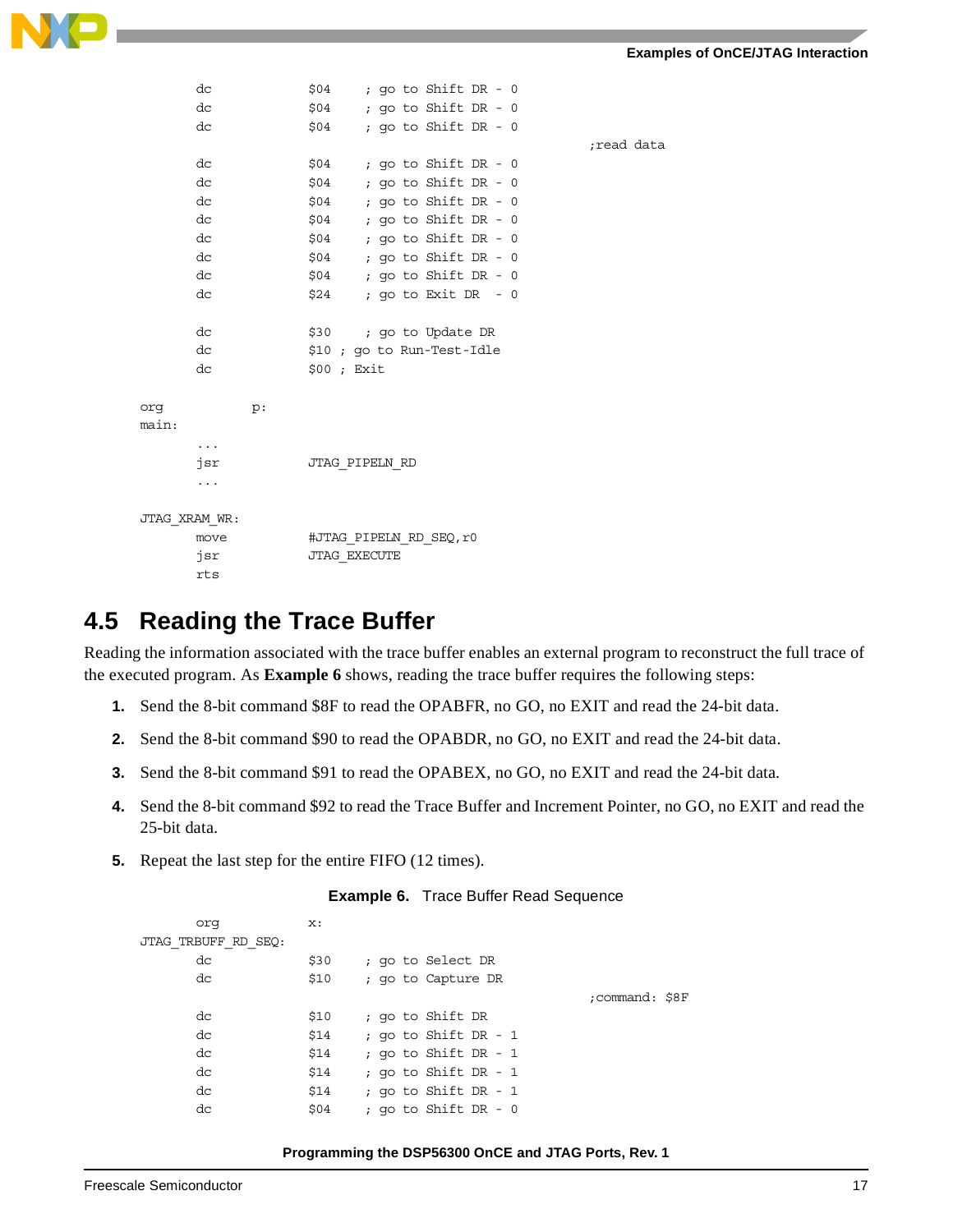

### **Thes of OnCE/JTAG Interaction**

| dc | \$04 | ; go to Shift DR - 0          |                |
|----|------|-------------------------------|----------------|
| dc | \$04 | ; go to Shift DR - 0          |                |
| dc | \$14 | ; go to Shift DR - 1          |                |
|    |      |                               | ;read data     |
| dc | \$04 | ; go to Shift DR - $0$        |                |
| dc | \$04 | ; go to Shift DR - $0$        |                |
| dc | \$04 | ; go to Shift DR - $0$        |                |
| dc | \$04 | ; go to Shift DR - $0$        |                |
| dc | \$04 | ; go to Shift DR - $0$        |                |
| dc | \$04 | ; go to Shift DR - $0$        |                |
| dc | \$04 | ; go to Shift DR - $0$        |                |
| dc | \$04 | ; go to Shift DR - $0$        |                |
|    |      |                               | read data;     |
| dc | \$04 | ; go to Shift DR - $0$        |                |
| dc | \$04 | ; go to Shift DR - $0$        |                |
| dc | \$04 | ; go to Shift DR - $0$        |                |
| dc | \$04 | ; go to Shift DR - $0$        |                |
| dc | \$04 | ; go to Shift DR - $0$        |                |
| dc | \$04 | ; go to Shift DR - $0$        |                |
| dc | \$04 | ; go to Shift DR - $0$        |                |
| dc | \$04 | ; go to Shift DR - $0$        |                |
|    |      |                               | read data;     |
| dc | \$04 | ; go to Shift DR - 0          |                |
| dc | \$04 | ; go to Shift DR - $0$        |                |
| dc | \$04 | ; go to Shift DR - $0$        |                |
| dc | \$04 | ; go to Shift DR - $0$        |                |
| dc | \$04 | ; go to Shift DR - $0$        |                |
| dc | \$04 | ; go to Shift DR - $0$        |                |
| dc | \$04 | ; go to Shift DR - $0$        |                |
| dc | \$24 | ; go to Exit DR $-0$          |                |
|    |      |                               |                |
| dc | \$30 | ; go to Update DR             |                |
| dc | \$30 | ; go to Select DR             |                |
| dc | \$10 | ; go to Capture DR            |                |
|    |      |                               | ;command: \$90 |
| dc | \$10 | ; go to Shift DR              |                |
| dc | \$04 | ; go to Shift DR - 0          |                |
| dc | \$04 | ; go to Shift DR - 0          |                |
| dc |      | \$04     ; go to Shift DR - 0 |                |
| dc |      | $$04$ ; go to Shift DR - 0    |                |
| dс |      | $$14$ ; go to Shift DR - 1    |                |
| dс |      | $$04$ ; go to Shift DR - 0    |                |
| dс |      | $$04$ ; go to Shift DR - 0    |                |
| dc |      | $$14$ ; go to Shift DR - 1    |                |
|    |      |                               | read data;     |
| dc |      | $$04$ ; go to Shift DR - 0    |                |
| dc |      | $$04$ ; go to Shift DR - 0    |                |
|    | \$04 | ; go to Shift DR - 0          |                |
| dс | \$04 | ; go to Shift DR - 0          |                |
| dс |      | $$04$ ; go to Shift DR - 0    |                |
| dс |      | $$04$ ; go to Shift DR - 0    |                |
| dс |      | $$04$ ; go to Shift DR - 0    |                |
| dc |      | $$04$ ; go to Shift DR - 0    |                |
| dc |      |                               |                |
| dc |      | $$04$ ; go to Shift DR - 0    | read data;     |
|    |      |                               |                |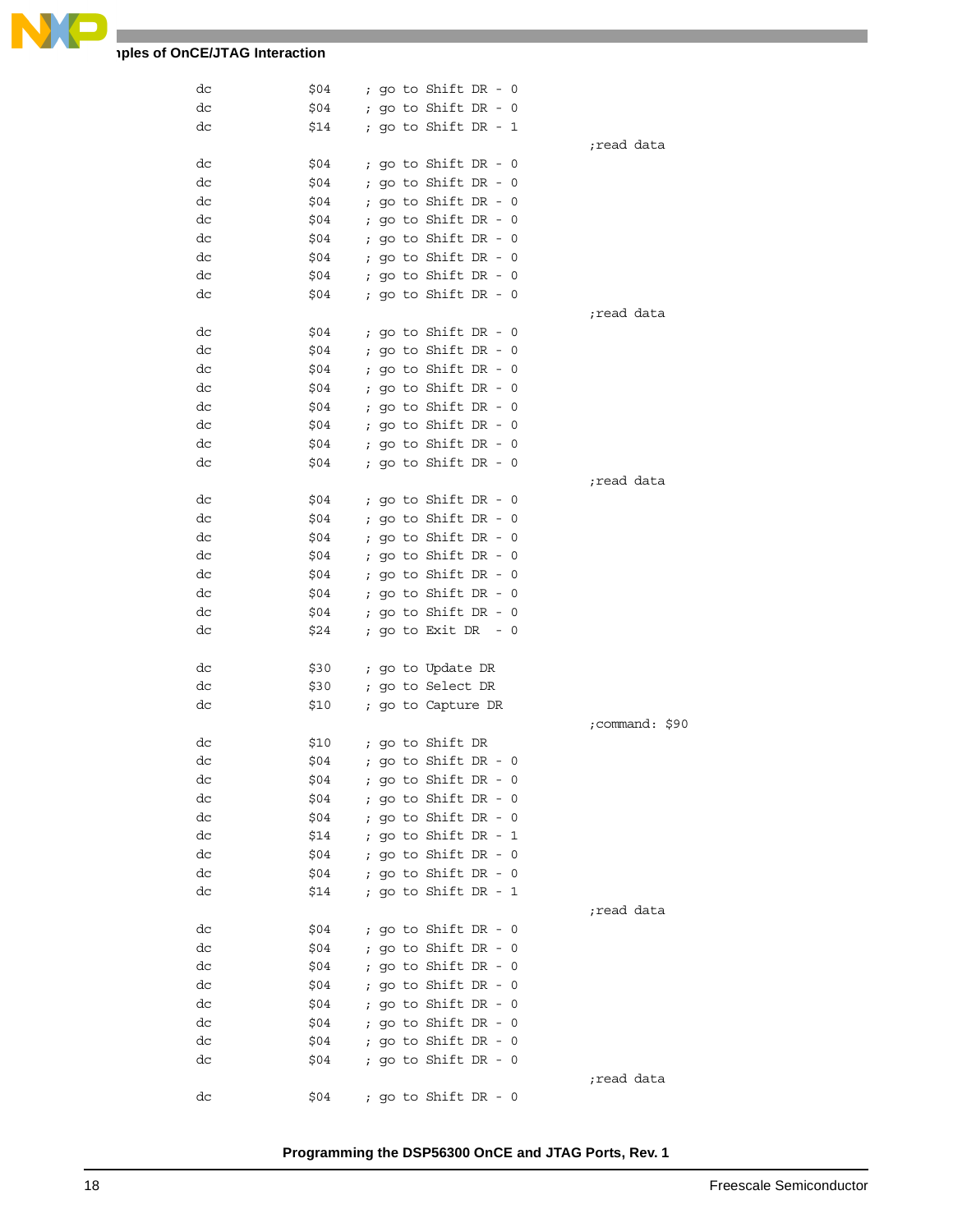| dc | \$04 | ; go to Shift DR - 0   |                |
|----|------|------------------------|----------------|
| dc | \$04 | ; go to Shift DR - 0   |                |
| dc | \$04 | ; go to Shift DR - $0$ |                |
| dc | \$04 | ; go to Shift DR - $0$ |                |
| dc | \$04 | ; go to Shift DR - $0$ |                |
| dc | \$04 | ; go to Shift DR - $0$ |                |
| dc | \$04 | ; go to Shift DR - $0$ |                |
|    |      |                        | read data;     |
| dc | \$04 | ; go to Shift DR - 0   |                |
| dc | \$04 | ; go to Shift DR - $0$ |                |
| dc | \$04 | ; go to Shift DR - $0$ |                |
| dc | \$04 | ; go to Shift DR - $0$ |                |
| dc | \$04 | ; go to Shift DR - $0$ |                |
| dc | \$04 | ; go to Shift DR - $0$ |                |
| dc | \$04 | ; go to Shift DR - $0$ |                |
| dc | \$24 | ; go to Exit DR<br>- 0 |                |
|    |      |                        |                |
| dc | \$30 | ; go to Update DR      |                |
| dc | \$30 | ; go to Select DR      |                |
| dc | \$10 | ; go to Capture DR     |                |
|    |      |                        | ;command: \$91 |
| dc | \$10 | ; go to Shift DR       |                |
| dc | \$14 | ; go to Shift DR - $1$ |                |
| dc | \$04 | ; go to Shift DR - $0$ |                |
| dc | \$04 | ; go to Shift DR - $0$ |                |
| dc | \$04 | ; go to Shift DR - $0$ |                |
| dc | \$14 | ; go to Shift DR - 1   |                |
| dc | \$04 | ; go to Shift DR - $0$ |                |
| dc | \$04 | ; go to Shift DR - $0$ |                |
| dc | \$14 | ; go to Shift DR - $1$ |                |
|    |      |                        | read data;     |
| dc | \$04 | ; go to Shift DR - 0   |                |
| dc | \$04 | ; go to Shift DR - $0$ |                |
| dc | \$04 | ; go to Shift DR - $0$ |                |
| dc | \$04 | ; go to Shift DR - $0$ |                |
| dc | \$04 | ; go to Shift DR - 0   |                |
| dc | \$04 | ; go to Shift DR - $0$ |                |
| dc | \$04 | ; go to Shift DR - $0$ |                |
| dc | \$04 | ; go to Shift $DR - 0$ |                |
|    |      |                        | read data;     |
| dc | \$04 | ; go to Shift DR - $0$ |                |
| dc | \$04 | ; go to Shift DR - 0   |                |
| dc | \$04 | ; go to Shift DR - 0   |                |
| dc | \$04 | ; go to Shift DR - 0   |                |
| dc | \$04 | ; go to Shift DR - 0   |                |
| dc | \$04 | ; go to Shift DR - 0   |                |
| dc | \$04 | ; go to Shift DR - 0   |                |
| dc | \$04 | ; go to Shift DR - 0   |                |
|    |      |                        | read data;     |
| dc | \$04 | ; go to Shift DR - $0$ |                |
| dc | \$04 | ; go to Shift DR - 0   |                |
| dc | \$04 | ; go to Shift DR - 0   |                |
| dc | \$04 | ; go to Shift DR - 0   |                |
| dc | \$04 | ; go to Shift DR - 0   |                |
| dc | \$04 | ; go to Shift DR - 0   |                |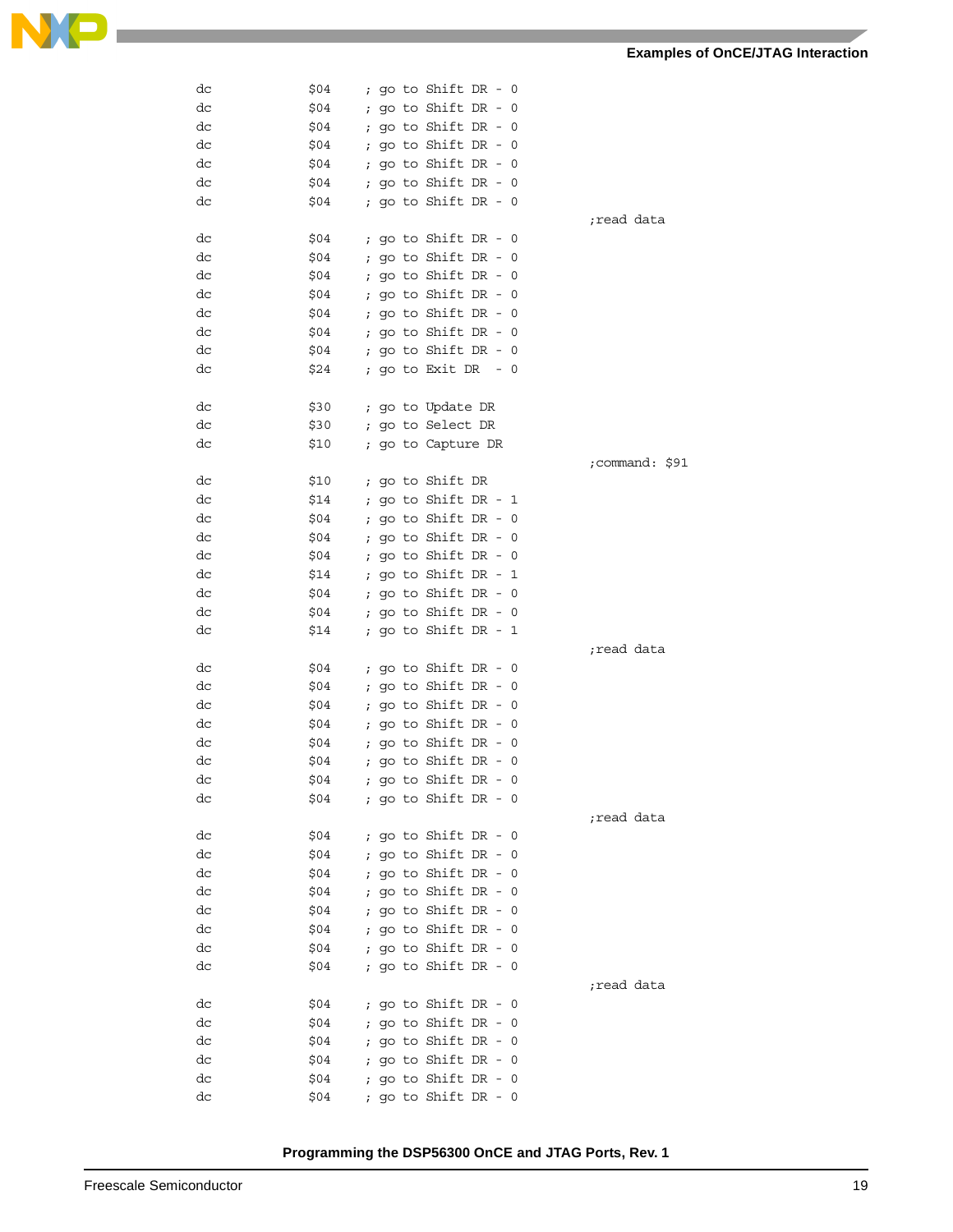

### **Thes of OnCE/JTAG Interaction**

|       | dc        | \$04 | ; go to Shift DR - $0$ |                             |
|-------|-----------|------|------------------------|-----------------------------|
|       | dc        | \$24 | ; go to Exit DR - 0    |                             |
|       |           |      |                        |                             |
|       | dc        | \$30 | ; go to Update DR      |                             |
|       |           |      |                        | ; REPEAT THIS SEQUENCE 12X. |
|       | dc        | \$30 | ; go to Select DR      |                             |
|       | dc        | \$10 | ; go to Capture DR     |                             |
|       |           |      |                        | ;command: \$92              |
|       | dc        | \$10 | ; go to Shift DR       |                             |
|       | dc        | \$04 | ; go to Shift DR - $0$ |                             |
|       | dc        | \$14 | ; go to Shift DR - 1   |                             |
|       | dc        | \$04 | ; go to Shift DR - 0   |                             |
|       | dc        | \$04 | ; go to Shift DR - 0   |                             |
|       | dc        | \$14 | ; go to Shift DR - 1   |                             |
|       | dc        | \$04 | ; go to Shift DR - 0   |                             |
|       | dc        | \$04 | ; go to Shift DR - 0   |                             |
|       | dc        | \$14 | ; go to Shift DR - 1   |                             |
|       |           |      |                        | read data;                  |
|       | dc        | \$04 | ; go to Shift DR - $0$ |                             |
|       | dc        | \$04 | ; go to Shift DR - $0$ |                             |
|       | dc        | \$04 | ; go to Shift DR - 0   |                             |
|       | dc        | \$04 | ; go to Shift DR - 0   |                             |
|       | dc        | \$04 | ; go to Shift DR - $0$ |                             |
|       | dc        | \$04 | ; go to Shift DR - $0$ |                             |
|       | dc        | \$04 | ; go to Shift DR - 0   |                             |
|       | dc        | \$04 | ; go to Shift DR - 0   |                             |
|       |           |      |                        | read data;                  |
|       | dc        | \$04 | ; go to Shift DR - $0$ |                             |
|       |           |      |                        |                             |
|       | dc        | \$04 | ; go to Shift DR - 0   |                             |
|       | dc        | \$04 | ; go to Shift DR - 0   |                             |
|       | dc        | \$04 | ; go to Shift DR - 0   |                             |
|       | dc        | \$04 | ; go to Shift DR - 0   |                             |
|       | dc        | \$04 | ; go to Shift DR - 0   |                             |
|       | dc        | \$04 | ; go to Shift DR - 0   |                             |
|       | dc        | \$04 | ; go to Shift DR - 0   |                             |
|       |           |      |                        | read data;                  |
|       | dc        | \$04 | ; go to Shift $DR - 0$ |                             |
|       | dc        | \$04 | ; go to Shift DR - 0   |                             |
|       | dc        | \$04 | ; go to Shift DR - 0   |                             |
|       | dc        | \$04 | ; go to Shift DR - 0   |                             |
|       | dc        | \$04 | ; go to Shift DR - 0   |                             |
|       | dc        | \$04 | ; go to Shift DR - 0   |                             |
|       | dc        | \$04 | ; go to Shift DR - 0   |                             |
|       | dc        | \$04 | ; go to Shift DR - 0   |                             |
|       | dc        | \$24 | ; go to Exit DR - 0    |                             |
|       |           |      |                        |                             |
|       | dc        | \$30 | ; go to Update DR      |                             |
|       | dc        | \$10 | ; go to Run-Test-Idle  |                             |
|       | dc        | \$00 | ; Exit                 |                             |
|       |           |      |                        |                             |
| org   | p:        |      |                        |                             |
| main: |           |      |                        |                             |
|       | $\ddotsc$ |      |                        |                             |
|       | jsr       |      | JTAG TRBUFF RD         |                             |
|       | $\ddotsc$ |      |                        |                             |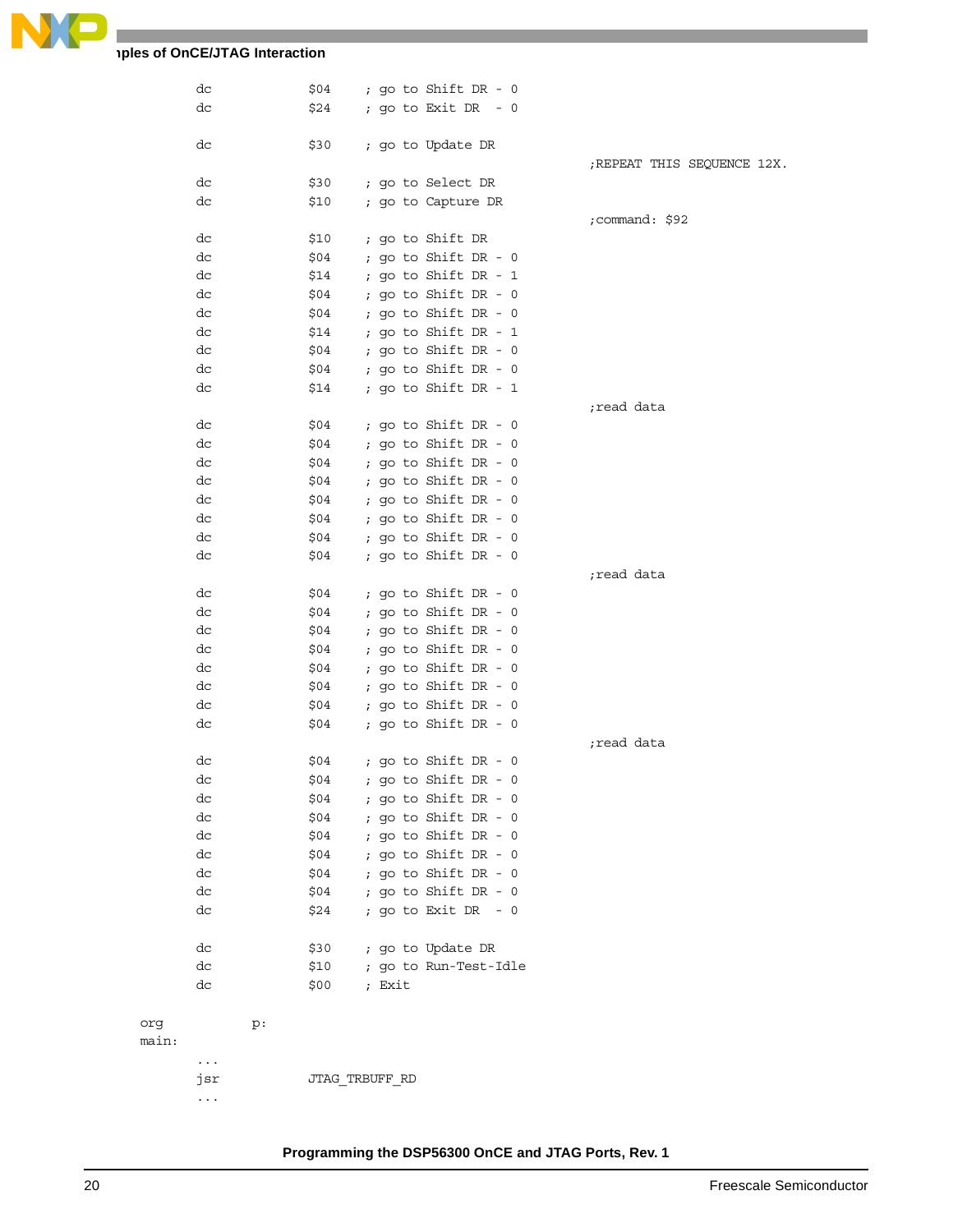

| JTAG XRAM WR: |  |
|---------------|--|
|               |  |

| move | #JTAG TRBUFF RD SEO, r0 |
|------|-------------------------|
| isr  | JTAG EXECUTE            |
| rt s |                         |

### **4.6 Writing to Memory**

This example shows how to write a value to X memory. The assembly code to perform this write to memory is:

| move #\$c0ffee, x0   | ;opcode: | \$44f400 |
|----------------------|----------|----------|
|                      | data:    | \$c0ffee |
| move $x0, x: (r0) +$ | ;opcode: | \$448500 |

As **[Example 7](#page-20-0)** shows, writing to memory requires the following steps:

- **1.** Send the 8-bit command \$0A to write to the OPDBR, no GO, no EXIT and send the 24-bit opcode \$44f400.
- **2.** Send the 8-bit command \$4A to write to the OPDBR, GO, no EXIT and send the 24-bit data \$c0ffee.
- <span id="page-20-0"></span>**3.** Send the 8-bit command \$4A to write to the OPDBR, GO, no EXIT and send the 24-bit opcode \$448500.

| org               | x:   |                        |                |
|-------------------|------|------------------------|----------------|
| JTAG XRAM WR SEQ: |      |                        |                |
| dc                | \$30 | ; go to Select DR      |                |
| dc                | \$10 | ; go to Capture DR     |                |
|                   |      |                        | ;command: \$0A |
| dc                | \$10 | ; go to Shift DR       |                |
| dc                | \$04 | ; go to Shift DR - $0$ |                |
| dc                | \$14 | ; go to Shift DR - $1$ |                |
| dc                | \$04 | ; go to Shift $DR - 0$ |                |
| dc                | \$14 | ; go to Shift DR - $1$ |                |
| dc                | \$04 | ; go to Shift $DR - 0$ |                |
| dc                | \$04 | ; go to Shift $DR - 0$ |                |
| dc                | \$04 | ; go to Shift DR - $0$ |                |
| dc                | \$04 | ; go to Shift $DR - 0$ |                |
|                   |      |                        | data: \$00;    |
| dc                | \$04 | ; go to Shift DR - $0$ |                |
| dc                | \$04 | ; go to Shift DR - $0$ |                |
| dc                | \$04 | ; go to Shift DR - 0   |                |
| dc                | \$04 | ; go to Shift DR - $0$ |                |
| dc                | \$04 | ; go to Shift $DR - 0$ |                |
| dc                | \$04 | ; go to Shift $DR - 0$ |                |
| dc                | \$04 | ; go to Shift DR - $0$ |                |
| dc                | \$04 | ; go to Shift $DR - 0$ |                |
|                   |      |                        | ;data: \$F4    |
| dc                | \$04 | ; go to Shift DR - $0$ |                |
| dc                | \$04 | ; go to Shift $DR - 0$ |                |
| dc                | \$14 | ; go to Shift DR - 1   |                |
| dc                | \$04 | ; go to Shift DR - $0$ |                |
| dc                | \$14 | ; go to Shift $DR - 1$ |                |
| dc                | \$14 | ; go to Shift DR - $1$ |                |
| dc                | \$14 | ; go to Shift DR - $1$ |                |
| dc                | \$14 | ; go to Shift DR - $1$ |                |
|                   |      |                        |                |

#### **Example 7.** Write-to-Memory Sequence

;data: \$44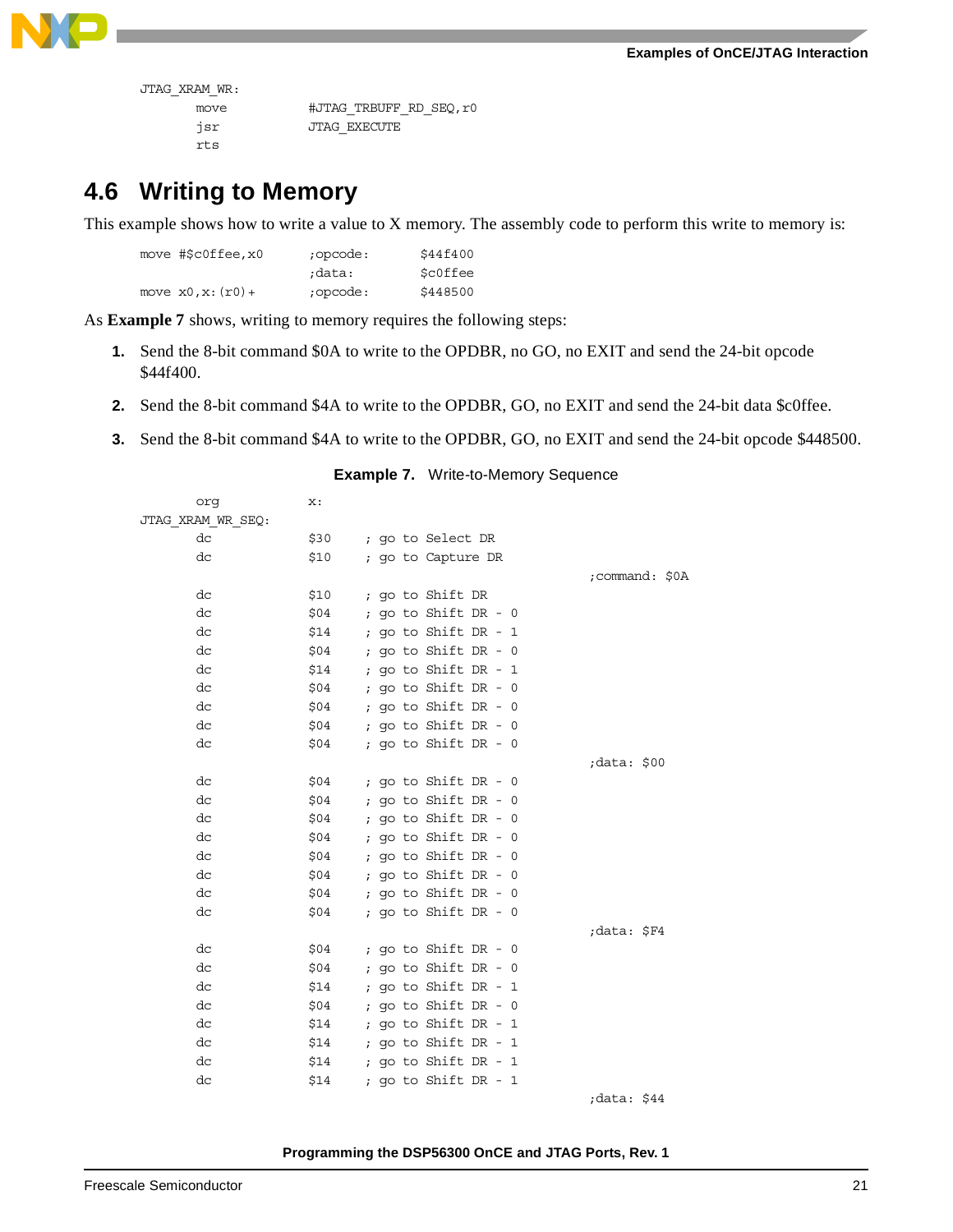

### **Examples of OnCE/JTAG Interaction**

| dc | \$04 |            |  | ; go to Shift DR - 0       |                |
|----|------|------------|--|----------------------------|----------------|
| dc | \$04 |            |  | ; go to Shift DR - $0$     |                |
| dc | \$14 |            |  | ; go to Shift DR - $1$     |                |
| dc | \$04 |            |  | ; go to Shift DR - $0$     |                |
| dc | \$04 |            |  | ; go to Shift $DR - 0$     |                |
| dc | \$04 |            |  | ; go to Shift $DR - 0$     |                |
| dc | \$14 |            |  | ; go to Shift DR - $1$     |                |
| dc | \$24 |            |  | ; go to Exit DR $-0$       |                |
|    |      |            |  |                            |                |
|    |      |            |  |                            |                |
| dc | \$30 |            |  | ; go to Update DR          |                |
| dc | \$30 |            |  | ; go to Select DR          |                |
| dc | \$10 |            |  | ; go to Capture DR         |                |
|    |      |            |  |                            | ;command: \$4A |
| dc | \$10 |            |  | ; go to Shift DR           |                |
| dc | \$04 |            |  | ; go to Shift DR - $0$     |                |
| dc | \$14 |            |  | ; go to Shift DR - $1$     |                |
| dc | \$04 |            |  | ; go to Shift $DR - 0$     |                |
| dc | \$14 |            |  | ; go to Shift DR - 1       |                |
| dc | \$04 |            |  | ; go to Shift DR - $0$     |                |
| dc | \$04 |            |  | ; go to Shift $DR - 0$     |                |
| dc | \$14 |            |  | ; go to Shift DR - 1       |                |
| dc | \$04 |            |  | ; go to Shift DR - $0$     |                |
|    |      |            |  |                            | ;data: \$EE    |
| dc | \$04 |            |  | ; go to Shift DR - 0       |                |
| dc | \$14 |            |  | ; go to Shift DR - $1$     |                |
| dc | \$14 |            |  | ; go to Shift DR - $1$     |                |
| dc | \$14 |            |  | ; go to Shift DR - $1$     |                |
|    |      |            |  |                            |                |
| dc | \$04 |            |  | ; go to Shift DR - $0$     |                |
| dc | \$14 |            |  | ; go to Shift DR - $1$     |                |
| dc | \$14 |            |  | ; go to Shift DR - $1$     |                |
| dc | \$14 |            |  | ; go to Shift DR - $1$     |                |
|    |      |            |  |                            | ;data: \$FF    |
| dc | \$14 |            |  | ; go to Shift DR - 1       |                |
| dc | \$14 |            |  | ; go to Shift DR - $1$     |                |
| dc | \$14 |            |  | ; go to Shift DR - $1$     |                |
| dc | \$14 |            |  | ; go to Shift $DR - 1$     |                |
| dc | \$14 |            |  | ; go to Shift DR - $1$     |                |
| dc | \$14 |            |  | ; go to Shift DR - 1       |                |
| dc |      |            |  | $$14$ ; go to Shift DR - 1 |                |
| dc | \$14 |            |  | ; go to Shift DR - 1       |                |
|    |      |            |  |                            | data: \$C0;    |
| dc | \$04 |            |  | ; go to Shift DR - 0       |                |
| dc | \$04 |            |  | ; go to Shift DR - 0       |                |
| dc | \$04 |            |  | ; go to Shift DR - 0       |                |
| dc | \$04 |            |  | ; go to Shift DR - $0$     |                |
| dc | \$04 |            |  | ; go to Shift DR - 0       |                |
| dc | \$04 |            |  | ; go to Shift DR - 0       |                |
| dc | \$14 |            |  | ; go to Shift DR - 1       |                |
|    |      |            |  |                            |                |
| dc | \$34 |            |  | ; go to Exit DR - 1        |                |
|    |      | $\ddot{i}$ |  |                            |                |
| dc | \$30 |            |  | ; go to Update DR          |                |
| dc | \$30 |            |  | ; go to Select DR          |                |
| dс | \$10 |            |  | ; go to Capture DR         |                |
|    |      |            |  |                            | ;command: \$4A |
| dc |      |            |  | \$10 ; go to Shift DR      |                |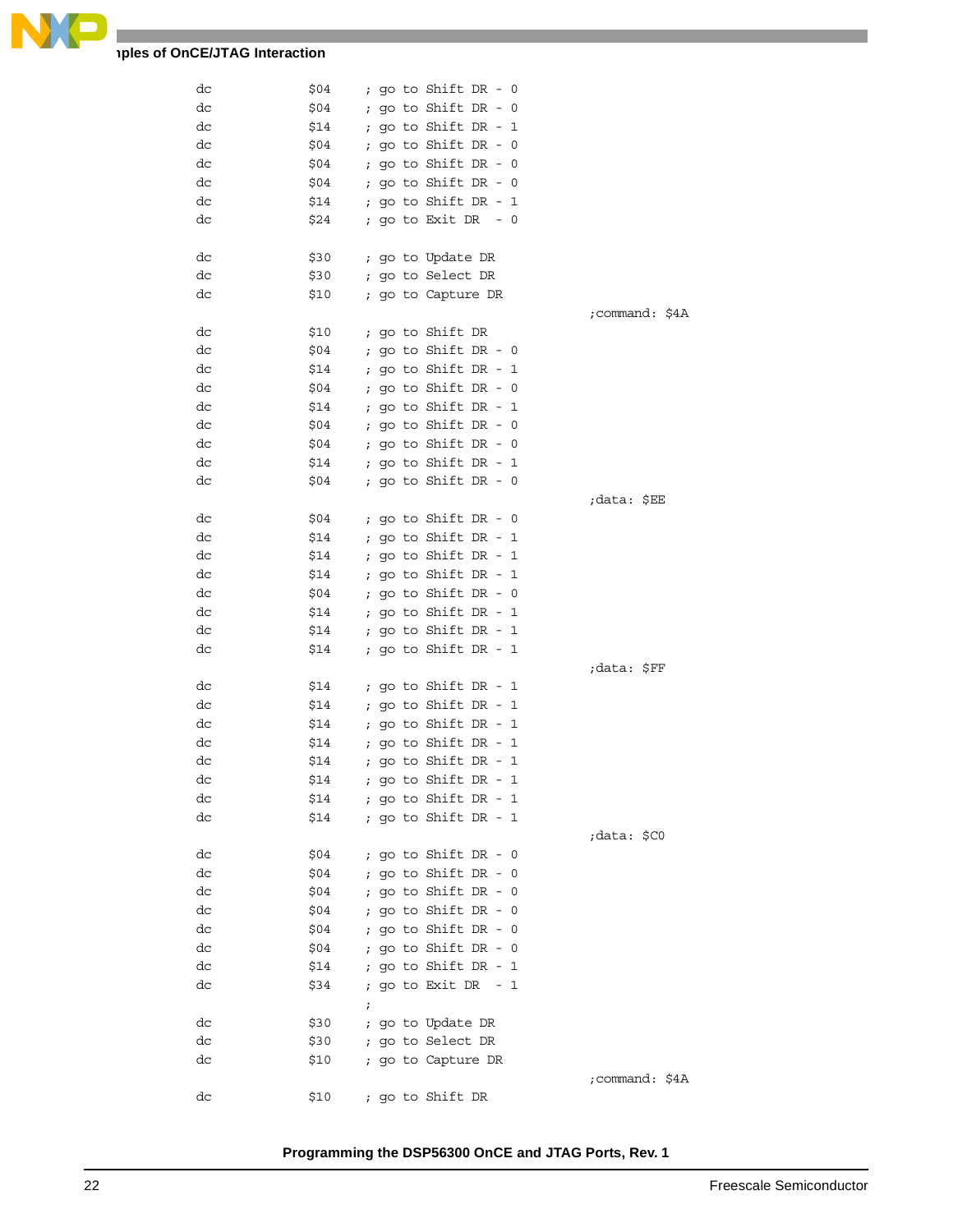|              | dc            |    | \$04 |              |  | ; go to Shift DR - 0       |  |             |  |
|--------------|---------------|----|------|--------------|--|----------------------------|--|-------------|--|
|              | dc            |    | \$14 |              |  | ; go to Shift DR - 1       |  |             |  |
|              | dc            |    | \$04 |              |  | ; go to Shift DR - 0       |  |             |  |
|              | dc            |    | \$14 |              |  | ; go to Shift DR - 1       |  |             |  |
|              | dc            |    | \$04 |              |  | ; go to Shift DR - 0       |  |             |  |
|              | dc            |    | \$04 |              |  | ; go to Shift DR - $0$     |  |             |  |
|              | dc            |    | \$14 |              |  | ; go to Shift DR - 1       |  |             |  |
|              | dc            |    | \$04 |              |  | ; go to Shift DR - $0$     |  |             |  |
|              |               |    |      |              |  |                            |  | data: \$00; |  |
|              | dc            |    | \$04 |              |  | ; go to Shift DR - $0$     |  |             |  |
|              | dc            |    | \$04 |              |  | ; go to Shift DR - $0$     |  |             |  |
|              | dc            |    | \$04 |              |  | ; go to Shift DR - $0$     |  |             |  |
|              | dc            |    | \$04 |              |  | ; go to Shift DR - $0$     |  |             |  |
|              | dc            |    | \$04 |              |  | ; go to Shift DR - $0$     |  |             |  |
|              | dc            |    | \$04 |              |  | ; go to Shift DR - $0$     |  |             |  |
|              | dc            |    | \$04 |              |  | ; go to Shift DR - 0       |  |             |  |
|              | dc            |    | \$04 |              |  | ; go to Shift DR - $0$     |  |             |  |
|              |               |    |      |              |  |                            |  | data: \$85; |  |
|              | dc            |    | \$14 |              |  | ; go to Shift DR - 1       |  |             |  |
|              | dc            |    | \$04 |              |  | ; go to Shift DR - 0       |  |             |  |
|              | dc            |    | \$14 |              |  | ; go to Shift DR - $1$     |  |             |  |
|              | dc            |    | \$04 |              |  | ; go to Shift DR - 0       |  |             |  |
|              | dc            |    | \$04 |              |  | ; go to Shift DR - $0$     |  |             |  |
|              | dc            |    | \$04 |              |  | ; go to Shift DR - $0$     |  |             |  |
|              | dc            |    | \$04 |              |  | ; go to Shift DR - 0       |  |             |  |
|              | dc            |    | \$14 |              |  | ; go to Shift DR - $1$     |  |             |  |
|              |               |    |      |              |  |                            |  | ;data: \$44 |  |
|              | dc            |    | \$04 |              |  | ; go to Shift DR - $0$     |  |             |  |
|              | dc            |    | \$04 |              |  | ; go to Shift DR - 0       |  |             |  |
|              | dc            |    | \$14 |              |  | ; go to Shift DR - 1       |  |             |  |
|              | dc            |    | \$04 |              |  | ; go to Shift DR - 0       |  |             |  |
|              | dc            |    | \$04 |              |  | ; go to Shift DR - $0$     |  |             |  |
|              | dc            |    | \$04 |              |  | ; go to Shift DR - $0$     |  |             |  |
|              | dc            |    | \$14 |              |  | ; go to Shift DR - 1       |  |             |  |
|              | dc            |    | \$24 |              |  | ; go to Exit DR $-0$       |  |             |  |
|              |               |    |      |              |  |                            |  |             |  |
|              | dc            |    | \$30 |              |  | ; go to Update DR          |  |             |  |
|              | dс            |    |      |              |  | \$10 ; go to Run-Test-Idle |  |             |  |
|              | dc            |    |      | \$00 ; Exit  |  |                            |  |             |  |
|              |               |    |      |              |  |                            |  |             |  |
| org<br>main: |               | p: |      |              |  |                            |  |             |  |
|              | .             |    |      |              |  |                            |  |             |  |
|              | jsr           |    |      | JTAG XRAM WR |  |                            |  |             |  |
|              | .             |    |      |              |  |                            |  |             |  |
|              |               |    |      |              |  |                            |  |             |  |
|              | JTAG XRAM WR: |    |      |              |  |                            |  |             |  |
|              | move          |    |      |              |  | #JTAG XRAM WR SEQ,r0       |  |             |  |
|              | jsr           |    |      | JTAG EXECUTE |  |                            |  |             |  |
|              | rts           |    |      |              |  |                            |  |             |  |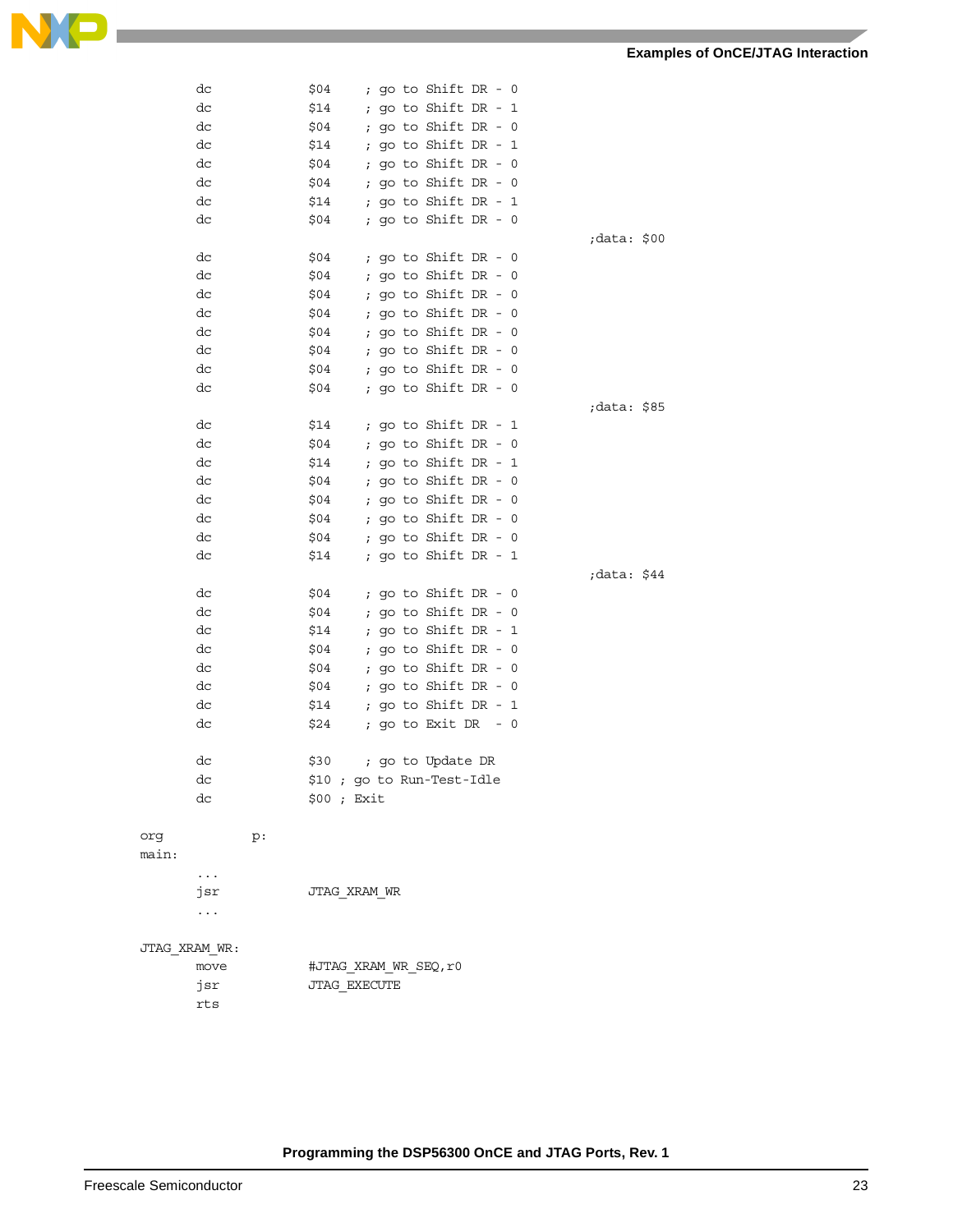$\blacksquare$ 

### **4.7 Reading from Memory**

This example shows how to read a value from P memory. The assembly code to perform this read from memory is:

movep (r0) +, x: OGDB ; opcode: \$08d87c

As **[Example 8](#page-23-0)** shows, reading from memory requires the following steps:

- **1.** Send the 8-bit command \$4A to write to the OPDBR, GO, no EXIT and send the 24-bit opcode \$08d87c.
- <span id="page-23-0"></span>**2.** Send the 8-bit command \$89 to read the OGDBR no GO, no EXIT and read the 24-bit data.

### **Example 8.** Read-from-Memory Sequence

| org               | x:   |                          |                |
|-------------------|------|--------------------------|----------------|
| JTAG PRAM RD SEQ: |      |                          |                |
| dc                | \$30 | ; go to Select DR        |                |
| dc                | \$10 | ; go to Capture DR       |                |
|                   |      |                          | ;command: \$4A |
| dc                | \$10 | ; go to Shift DR         |                |
| dc                | \$04 | ; go to Shift DR - $0$   |                |
| dc                | \$14 | ; go to Shift DR - 1     |                |
| dc                | \$04 | ; go to Shift DR - $0$   |                |
| dc                | \$14 | ; go to Shift DR - 1     |                |
| dc                | \$04 | ; go to Shift DR - 0     |                |
| dc                | \$04 | ; go to Shift DR - 0     |                |
| dc                | \$14 | ; go to Shift DR - 1     |                |
| dc                | \$04 | ; go to Shift DR - $0$   |                |
|                   |      |                          | ;data: \$7C    |
| dc                | \$04 | ; go to Shift DR - $0$   |                |
| dc                | \$04 | ; go to Shift DR - $0$   |                |
| dc                | \$14 | ; go to Shift DR - 1     |                |
| dc                | \$14 | ; go to Shift DR - $1$   |                |
| dc                | \$14 | ; go to Shift DR - $1$   |                |
| dc                | \$14 | ; go to Shift DR - 1     |                |
| dc                | \$14 | ; go to Shift DR - $1$   |                |
| dc                | \$04 | ; go to Shift DR - $0$   |                |
|                   |      |                          | ;data: \$D8    |
| dc                | \$04 | ; go to Shift DR - 0     |                |
| dc                | \$04 | ; go to Shift DR - 0     |                |
| dc                | \$04 | ; go to Shift DR - $0$   |                |
| dc                | \$14 | ; go to Shift DR - $1$   |                |
| dc                | \$14 | ; go to Shift DR - 1     |                |
| dc                | \$04 | ; go to Shift DR - 0     |                |
| dc                | \$14 | ; go to Shift DR - 1     |                |
| dc                | \$14 | ; go to Shift DR - 1     |                |
|                   |      |                          | data: \$08;    |
| dc                | \$04 | ; go to Shift DR - 0     |                |
| dc                | \$04 | ; go to Shift DR - $0$   |                |
| dc                | \$04 | ; go to Shift DR - $0$   |                |
| dc                | \$14 | ; go to Shift DR - 1     |                |
| dc                | \$04 | ; go to Shift DR - $0$   |                |
| dc                | \$04 | ; go to Shift DR - $0$   |                |
| dc                | \$04 | ; go to Shift DR - 0     |                |
| dc                | \$24 | ; go to Exit DR<br>$- 0$ |                |
|                   |      | $\ddot{i}$               |                |
| dc                | \$30 | go to Update DR          |                |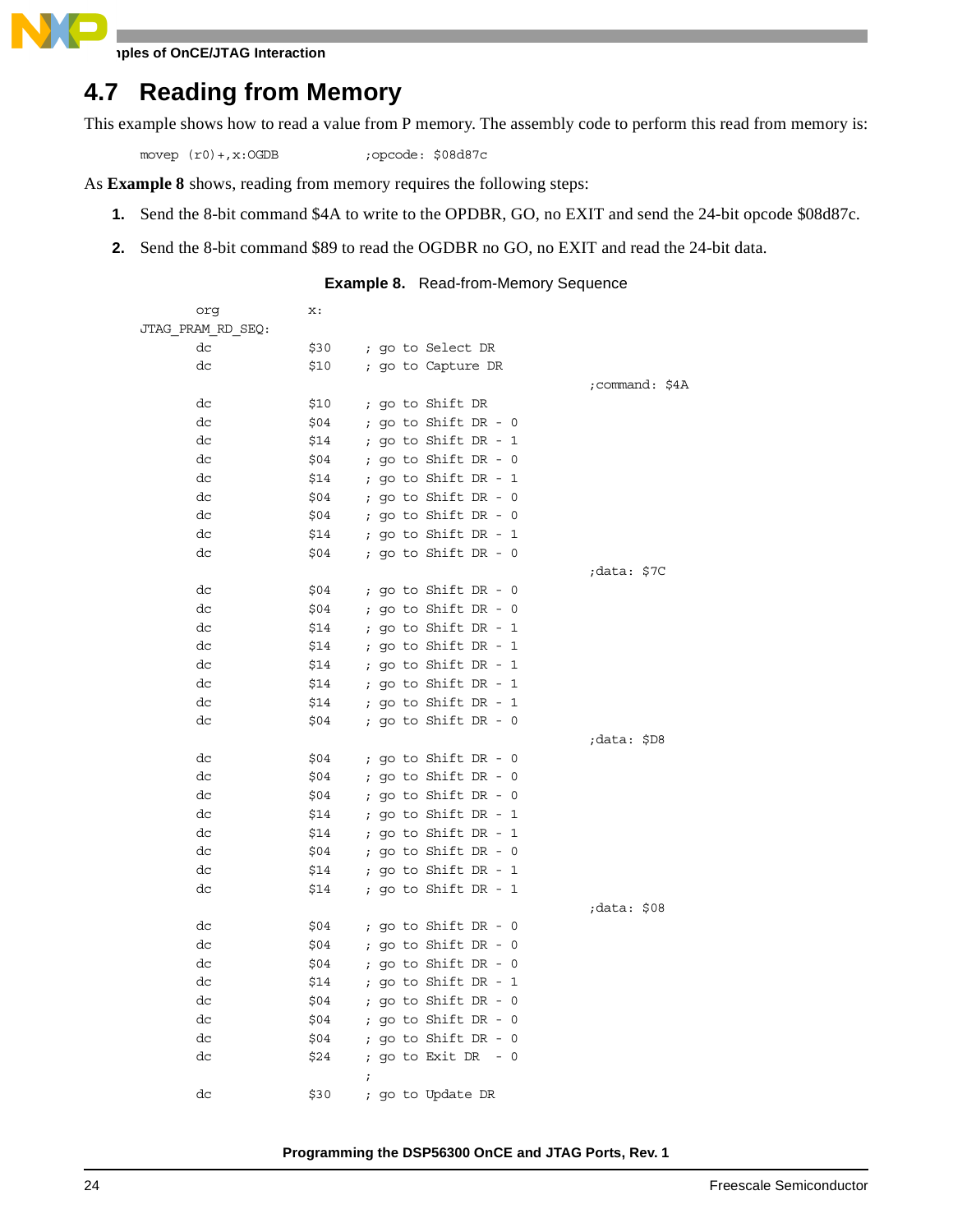#### **Examples of OnCE/JTAG Interaction**



|               | dc        |    | \$30                  |              |        |  | ; go to Select DR                            |  |  |  |            |                |
|---------------|-----------|----|-----------------------|--------------|--------|--|----------------------------------------------|--|--|--|------------|----------------|
|               | dc        |    | \$10                  |              |        |  | ; go to Capture DR                           |  |  |  |            |                |
|               |           |    |                       |              |        |  |                                              |  |  |  |            | ;command: \$89 |
|               | dc        |    | \$10                  |              |        |  | ; go to Shift DR                             |  |  |  |            |                |
|               | dc        |    | \$14                  |              |        |  | ; go to Shift DR - $1$                       |  |  |  |            |                |
|               | dc        |    | \$04                  |              |        |  | ; go to Shift DR - $0$                       |  |  |  |            |                |
|               | dc        |    | \$04                  | $\mathbf{r}$ |        |  | go to Shift DR - 0                           |  |  |  |            |                |
|               | dc        |    | \$14                  | $\ddot{i}$   |        |  | go to Shift DR - 1                           |  |  |  |            |                |
|               | dc        |    | \$04                  | $\ddot{i}$   |        |  | go to Shift DR - 0                           |  |  |  |            |                |
|               | dc        |    | \$04                  |              |        |  | ; go to Shift DR - 0                         |  |  |  |            |                |
|               | dc        |    | \$04                  |              |        |  | ; go to Shift DR - 0                         |  |  |  |            |                |
|               | dc        |    | \$14                  |              |        |  | ; go to Shift DR - 1                         |  |  |  |            |                |
|               |           |    |                       |              |        |  |                                              |  |  |  | read byte; |                |
|               | dc        |    | \$04                  |              |        |  | ; go to Shift DR - $0$                       |  |  |  |            |                |
|               | dc<br>dc  |    | \$04                  |              |        |  | ; go to Shift DR - 0<br>; go to Shift DR - 0 |  |  |  |            |                |
|               | dc        |    | \$04<br>\$04          |              |        |  | ; go to Shift DR - 0                         |  |  |  |            |                |
|               | dc        |    | \$04                  |              |        |  | ; go to Shift DR - 0                         |  |  |  |            |                |
|               | dc        |    | \$04                  |              |        |  | ; go to Shift DR - 0                         |  |  |  |            |                |
|               | dc        |    | \$04                  |              |        |  | ; go to Shift DR - 0                         |  |  |  |            |                |
|               | dc        |    | \$04                  |              |        |  | ; go to Shift DR - 0                         |  |  |  |            |                |
|               |           |    |                       |              |        |  |                                              |  |  |  | read byte; |                |
|               | dc        |    | \$04                  |              |        |  | ; go to Shift DR - $0$                       |  |  |  |            |                |
|               | dc        |    | \$04                  |              |        |  | ; go to Shift DR - 0                         |  |  |  |            |                |
|               | dc        |    | \$04                  |              |        |  | ; go to Shift DR - 0                         |  |  |  |            |                |
|               | dc        |    | \$04                  | $\ddot{ }$   |        |  | go to Shift DR - 0                           |  |  |  |            |                |
|               | dc        |    | \$04                  |              |        |  | ; go to Shift DR - 0                         |  |  |  |            |                |
|               | dc        |    | \$04                  |              |        |  | ; go to Shift DR - 0                         |  |  |  |            |                |
|               | dc        |    | \$04                  |              |        |  | ; go to Shift DR - 0                         |  |  |  |            |                |
|               | dc        |    | \$04                  |              |        |  | ; go to Shift DR - $0$                       |  |  |  |            |                |
|               |           |    |                       |              |        |  |                                              |  |  |  | read byte; |                |
|               | dc        |    | \$04                  |              |        |  | ; go to Shift $DR - 0$                       |  |  |  |            |                |
|               | dc        |    | \$04                  |              |        |  | ; go to Shift DR - 0                         |  |  |  |            |                |
|               | dc        |    | \$04                  |              |        |  | ; go to Shift DR - $0$                       |  |  |  |            |                |
|               | dc        |    | \$04                  |              |        |  | ; go to Shift DR - 0                         |  |  |  |            |                |
|               | dc        |    | \$04                  |              |        |  | ; go to Shift DR - $0$                       |  |  |  |            |                |
|               | dc        |    | \$04                  |              |        |  | ; go to Shift DR - 0                         |  |  |  |            |                |
|               | dc        |    | \$04                  |              |        |  | ; go to Shift DR - 0                         |  |  |  |            |                |
|               | dc        |    | \$24                  |              |        |  | ; go to Exit DR - 0                          |  |  |  |            |                |
|               |           |    |                       |              |        |  |                                              |  |  |  |            |                |
|               | dc        |    | \$30                  |              |        |  | ; go to Update DR                            |  |  |  |            |                |
|               | dc        |    | \$10                  |              |        |  | ; go to Run-Test-Idle                        |  |  |  |            |                |
|               | dc        |    | \$00                  |              | ; Exit |  |                                              |  |  |  |            |                |
|               |           |    |                       |              |        |  |                                              |  |  |  |            |                |
| org<br>main:  |           | p: |                       |              |        |  |                                              |  |  |  |            |                |
|               | .         |    |                       |              |        |  |                                              |  |  |  |            |                |
|               | jsr       |    | JTAG PRAM RD          |              |        |  |                                              |  |  |  |            |                |
|               | $\ddotsc$ |    |                       |              |        |  |                                              |  |  |  |            |                |
|               |           |    |                       |              |        |  |                                              |  |  |  |            |                |
| JTAG XRAM WR: |           |    |                       |              |        |  |                                              |  |  |  |            |                |
|               | move      |    | #JTAG PRAM RD SEQ, r0 |              |        |  |                                              |  |  |  |            |                |
|               | jsr       |    | JTAG EXECUTE          |              |        |  |                                              |  |  |  |            |                |
|               | rts       |    |                       |              |        |  |                                              |  |  |  |            |                |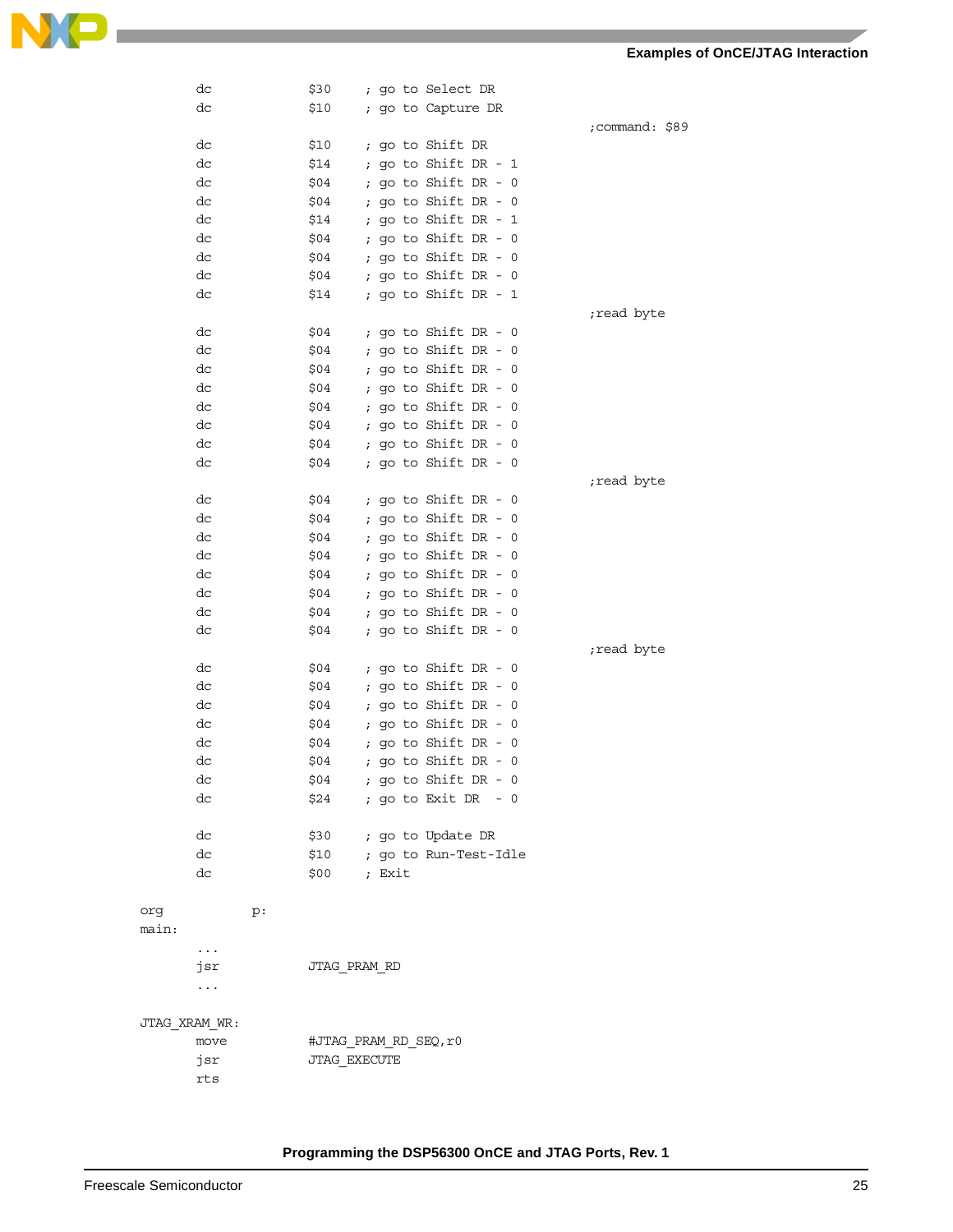

**Examples of OnCE/JTAG Interaction**

**NOTES:**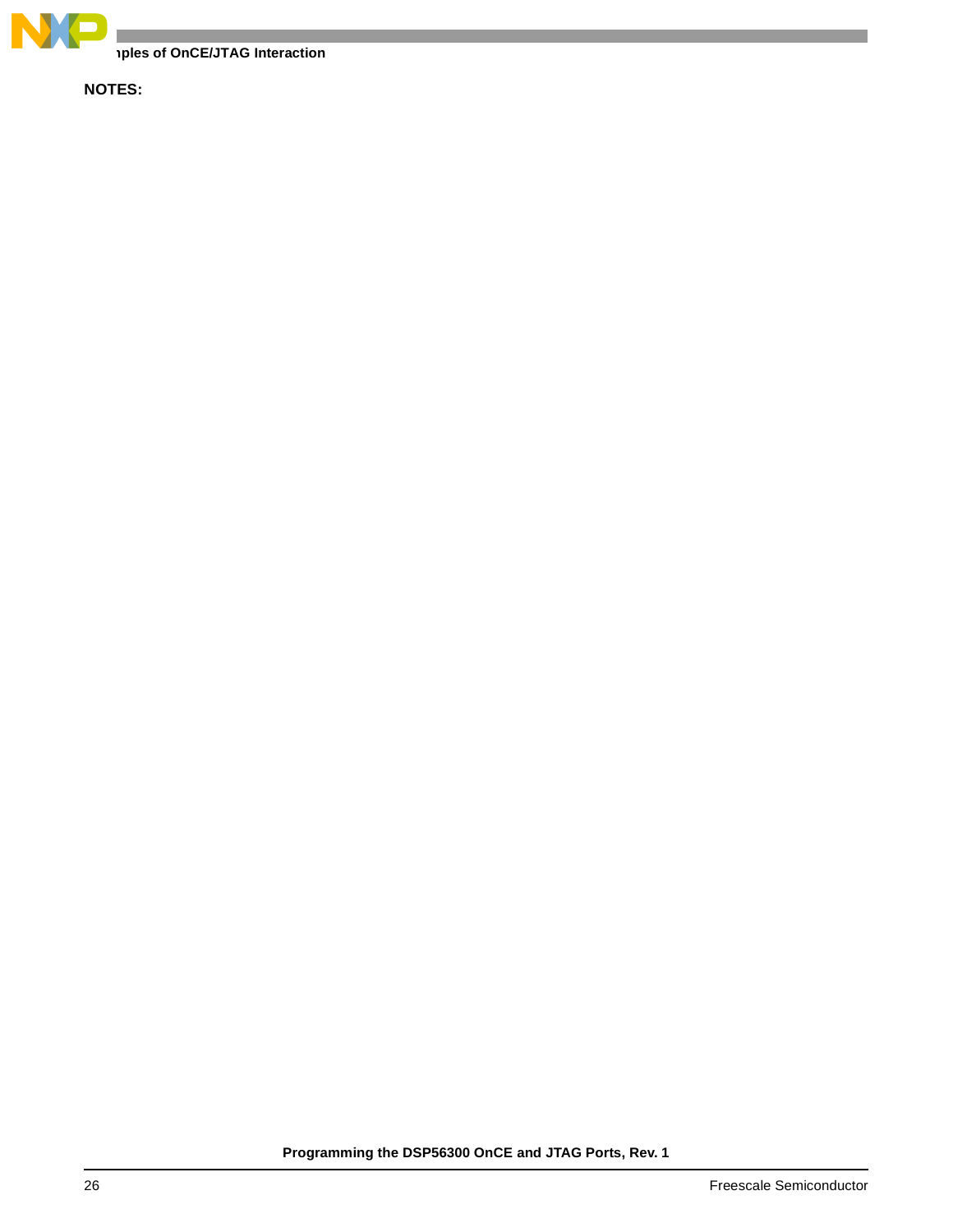

**NOTES:**

**Examples of OnCE/JTAG Interaction**